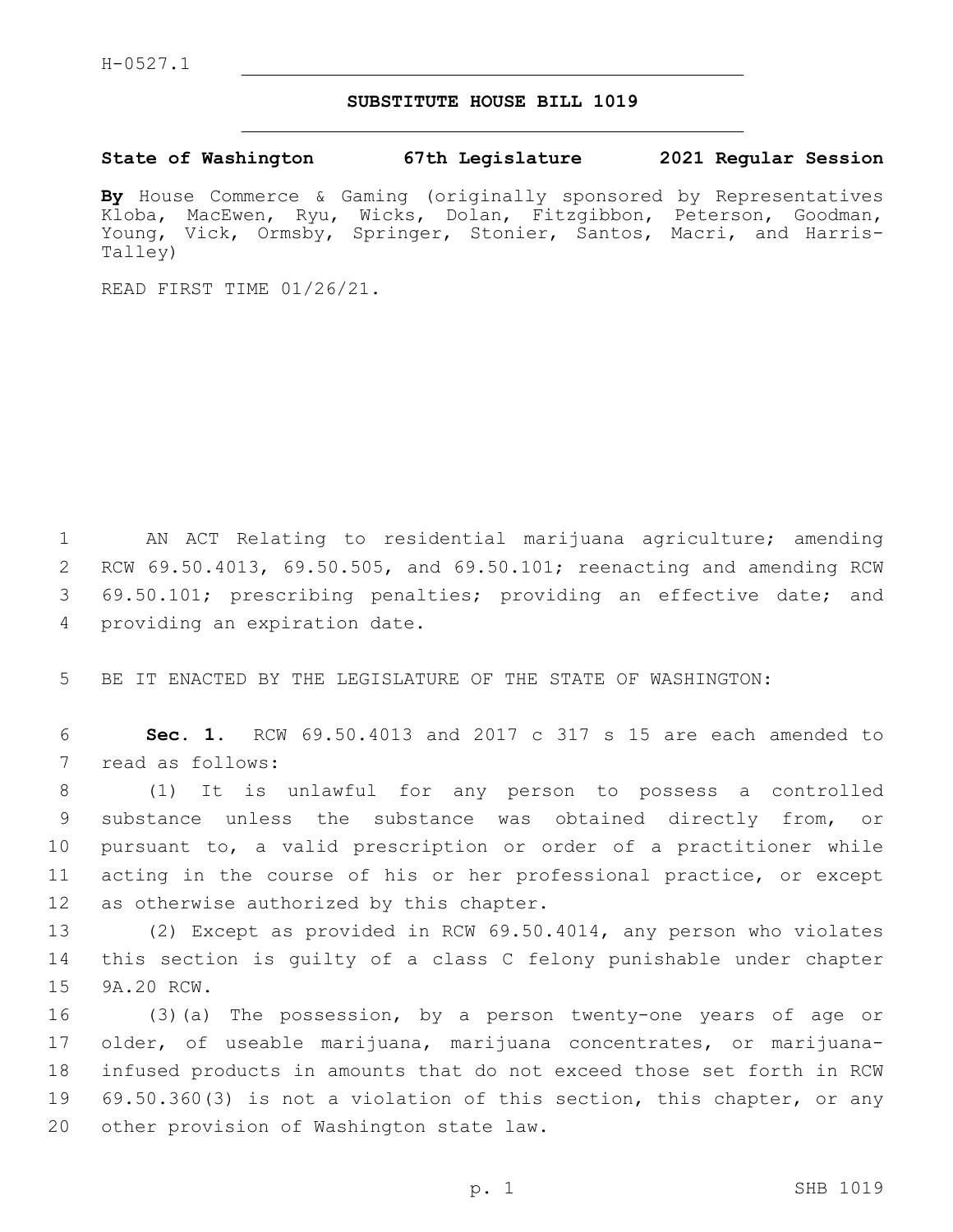(b) The possession of marijuana, useable marijuana, marijuana concentrates, and marijuana-infused products being physically transported or delivered within the state, in amounts not exceeding those that may be established under RCW 69.50.385(3), by a licensed employee of a common carrier when performing the duties authorized in accordance with RCW 69.50.382 and 69.50.385, is not a violation of this section, this chapter, or any other provision of Washington 8 state law.

 (4)(a) The delivery by a person twenty-one years of age or older to one or more persons twenty-one years of age or older, during a single twenty-four hour period, for noncommercial purposes and not conditioned upon or done in connection with the provision or receipt of financial consideration, of any of the following marijuana 14 products, is not a violation of this section, this chapter, or any 15 other provisions of Washington state law:

16 (i) One-half ounce of useable marijuana;

(ii) Eight ounces of marijuana-infused product in solid form;

 (iii) Thirty-six ounces of marijuana-infused product in liquid 19 form; or

(iv) Three and one-half grams of marijuana concentrates.

 (b) The act of delivering marijuana or a marijuana product as authorized under this subsection (4) must meet one of the following 23 requirements:

 (i) The delivery must be done in a location outside of the view 25 of general public and in a nonpublic place; or

 (ii) The marijuana or marijuana product must be in the original packaging as purchased from the marijuana retailer.

 (5) No person under twenty-one years of age may possess, manufacture, sell, or distribute marijuana, marijuana-infused products, or marijuana concentrates, regardless of THC concentration. This does not include qualifying patients with a valid authorization.

 (6) The possession by a qualifying patient or designated provider of marijuana concentrates, useable marijuana, marijuana-infused products, or plants in accordance with chapter 69.51A RCW is not a 35 violation of this section, this chapter, or any other provision of 36 Washington state law.

 (7)(a) It is not a violation of this section, this chapter, or any other provision of Washington state law for a person twenty-one years of age or older to produce or possess no more than six plants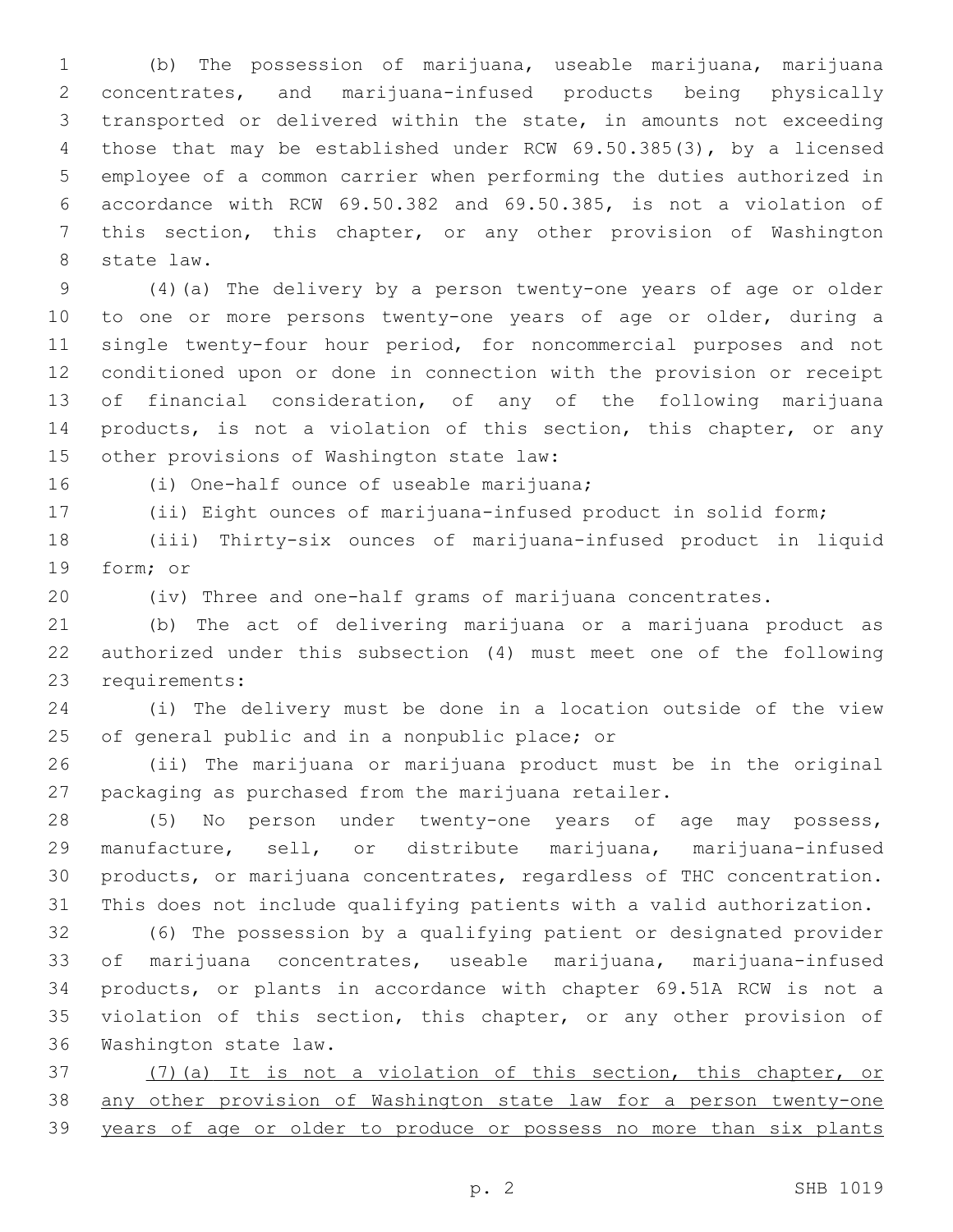on the premises of the housing unit occupied by the person, provided 2 the person complies with the requirements of this subsection.

 (b) It is not a violation of this section, this chapter, or any other provision of Washington state law for a person twenty-one years of age or older to produce or possess marijuana, including all stalks and roots, produced from no more than six plants grown by the person on the premises of the housing unit occupied by the person, subject to the limitations provided in (c) of this subsection, if the person complies with the requirements of this subsection.

 (c) The quantity of marijuana and marijuana products a person may produce or possess under this subsection is subject to the following limits:

 (i) A person may possess useable marijuana in an amount not to 14 exceed what is produced by the person's plants in addition to useable marijuana obtained in the manner and according to the limits specified in RCW 69.50.360(3). However, a person may not possess marijuana capable of being processed into useable marijuana, 18 marijuana-infused products, or marijuana concentrates, unless the person possesses fewer than sixteen ounces of useable marijuana, irrespective of source;

 (ii) A person may not produce or possess a total of more than sixteen ounces of marijuana-infused products in solid form, 23 irrespective of source;

 (iii) A person may not produce or possess a total of more than seventy-two ounces of marijuana-infused products in liquid form, 26 irrespective of source; and

 (iv) A person may not produce or possess a total of more than seven grams of marijuana concentrates, irrespective of source.

 (d) No more than fifteen plants may be grown at any one time on the premises of a single housing unit, regardless of the number of residents living on the premises of the housing unit.

 (e) All plants grown under this subsection must be clearly marked with the name, residential address, and date of birth of the person growing the plants, and the date on which the plants were planted.

 (f) All marijuana capable of being processed into useable marijuana, marijuana-infused products, or marijuana concentrate must be clearly marked with the name, date of birth, and residential address of the person who grew the plants from which the marijuana is derived, the date on which the plants were planted, and the date on which the plants were harvested.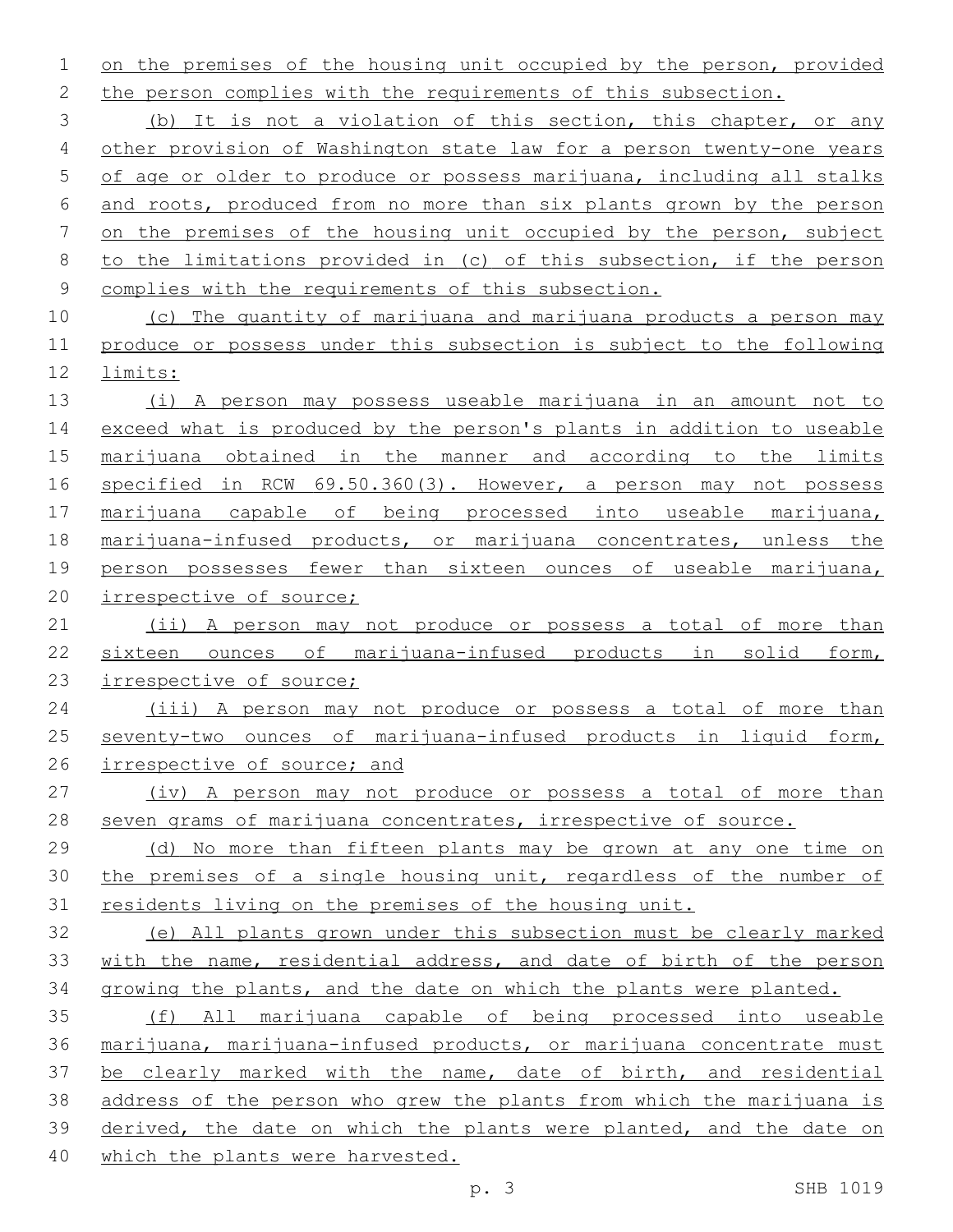(g) All containers containing more than one ounce of useable marijuana must be clearly marked with the name, date of birth, residential address of the person who grew the plants from which the useable marijuana is derived, the date on which the plants were planted, and the date on which the plants were harvested. Any containers containing one ounce or less of useable marijuana are not required to be labeled.

 (h) Any extraction or separation of resin from marijuana and any production or processing of any form of marijuana concentrates or marijuana-infused products must be performed in accordance with rules adopted under RCW 69.51A.270.

 (i) This subsection (7) does not apply to plants or useable marijuana possessed or delivered other than on the premises of the 14 housing unit at which the plants were grown.

 (j) Nothing in this subsection (7) prevents or restricts a property owner from prohibiting the cultivation of plants by a renter or lessee upon or within the property under the terms of a rental 18 agreement, lease, or other contract.

19 (k) The production, possession, delivery, and acquisition of plants or marijuana capable of being processed into useable 21 marijuana, marijuana-infused products, or marijuana concentrate, and useable marijuana under this subsection (7) may not form the basis of a seizure or forfeiture action pursuant to RCW 69.50.505.

 (l) A person twenty-one years of age or older who possesses marijuana in compliance with this subsection (7) is considered an ultimate user who may not sell marijuana, useable marijuana, marijuana concentrate, or marijuana-infused products produced from 28 the person's plants, and is not required to obtain a registration under RCW 69.50.302 or a license under RCW 69.50.325.

 (m) No production, processing, or possession of plants or 31 marijuana from those plants, as authorized in this subsection  $(7)$ , may occur in a housing unit that is used to provide early childhood education and early learning services by a family day care provider as defined in RCW 43.216.010 or a foster family home as defined in RCW 74.15.020.

 (n) For purposes of this subsection (7), "housing unit" has the meaning provided in RCW 69.51A.010.

 (8)(a) The production, processing, or possession of plants or marijuana from those plants, as authorized in subsection (7) of this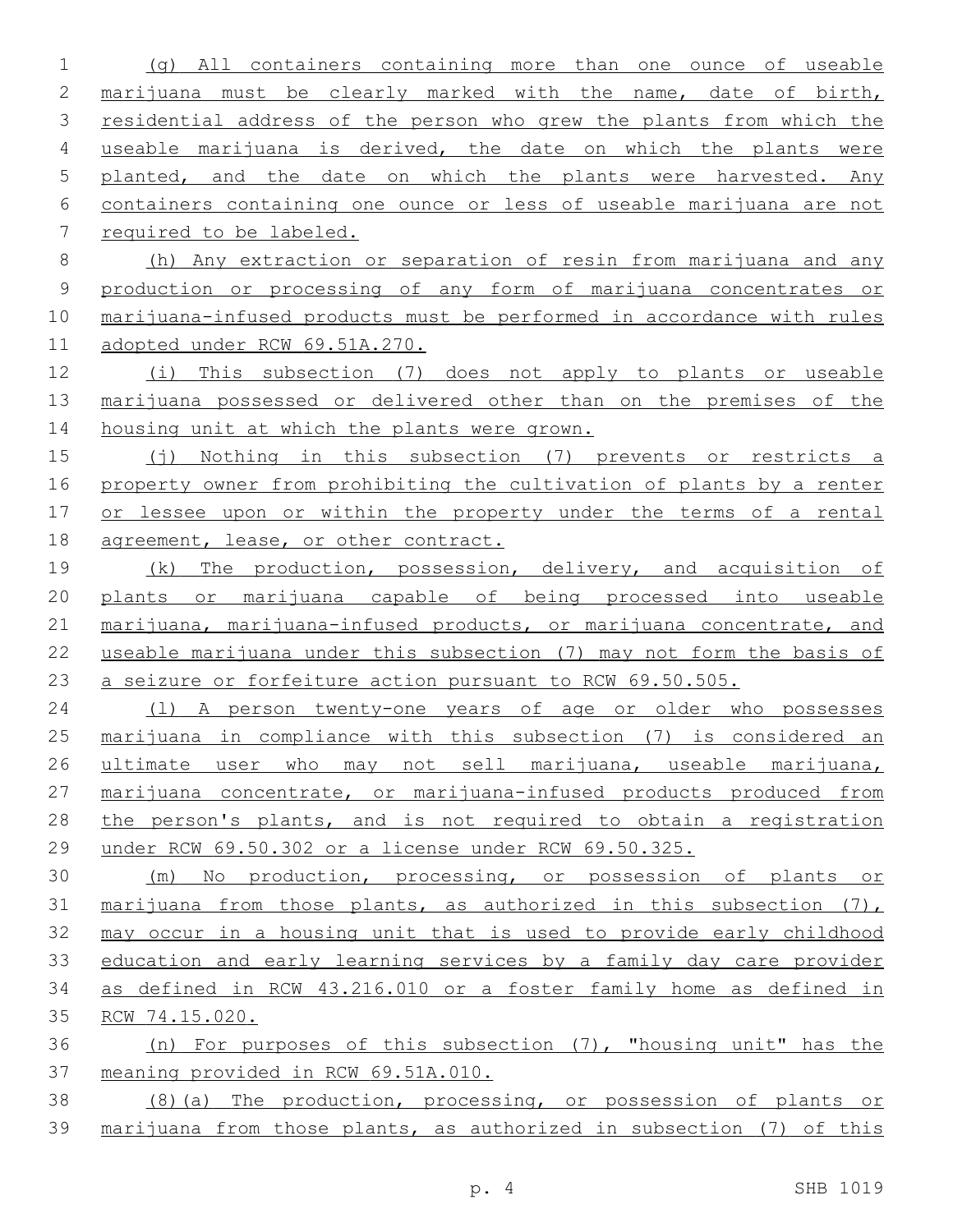section, may not result in marijuana being readily smelled from a 2 public place or the private property of another housing unit.

 (b) It is unlawful for a person to produce or possess plants or marijuana from those plants, as otherwise authorized under subsection (7) of this section, if the plants or marijuana are visible within the ordinary public view. For purposes of this subsection, "ordinary public view" means within the sight line with normal visual range of a person, unassisted by any elevating devices, visual aids, or manned or unmanned aircraft, from a public street or sidewalk adjacent to 10 real property, or from within an adjacent property.

 (c) A violation of (a) or (b) of this subsection is a class 3 civil infraction punishable as provided in chapter 7.80 RCW.

 (9) The board has no authority or responsibility to investigate 14 or enforce requirements in subsection (7) or (8) of this section. Nothing in this subsection limits the board's authority to enforce state laws related to commercial marijuana production, processing, or sales, when there is evidence of a violation of another provision of this chapter.

 **Sec. 2.** RCW 69.50.505 and 2013 c 3 s 25 are each amended to read 20 as follows:

 (1) The following are subject to seizure and forfeiture and no 22 property right exists in them:

 (a) All controlled substances which have been manufactured, distributed, dispensed, acquired, or possessed in violation of this chapter or chapter 69.41 or 69.52 RCW, and all hazardous chemicals, as defined in RCW 64.44.010, used or intended to be used in the 27 manufacture of controlled substances;

 (b) All raw materials, products, and equipment of any kind which are used, or intended for use, in manufacturing, compounding, processing, delivering, importing, or exporting any controlled substance in violation of this chapter or chapter 69.41 or 69.52 RCW;

 (c) All property which is used, or intended for use, as a container for property described in (a) or (b) of this subsection;

 (d) All conveyances, including aircraft, vehicles, or vessels, which are used, or intended for use, in any manner to facilitate the sale, delivery, or receipt of property described in (a) or (b) of 37 this subsection, except that:

 (i) No conveyance used by any person as a common carrier in the transaction of business as a common carrier is subject to forfeiture

p. 5 SHB 1019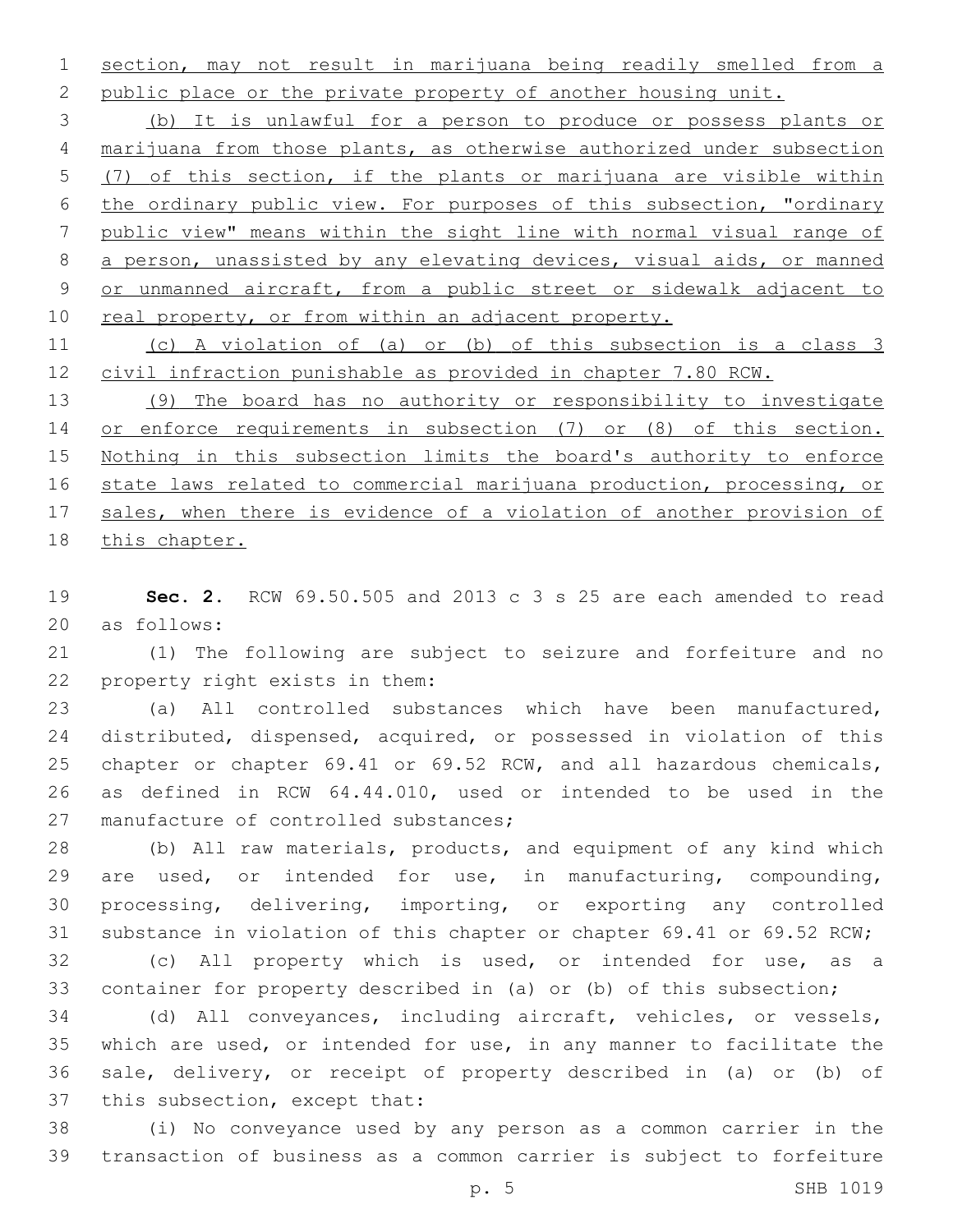under this section unless it appears that the owner or other person in charge of the conveyance is a consenting party or privy to a violation of this chapter or chapter 69.41 or 69.52 RCW;

 (ii) No conveyance is subject to forfeiture under this section by reason of any act or omission established by the owner thereof to have been committed or omitted without the owner's knowledge or 7 consent;

 (iii) No conveyance is subject to forfeiture under this section if used in the receipt of only an amount of marijuana for which possession constitutes a misdemeanor under RCW 69.50.4014;

 (iv) A forfeiture of a conveyance encumbered by a bona fide security interest is subject to the interest of the secured party if the secured party neither had knowledge of nor consented to the act 14 or omission; and

 (v) When the owner of a conveyance has been arrested under this chapter or chapter 69.41 or 69.52 RCW the conveyance in which the person is arrested may not be subject to forfeiture unless it is seized or process is issued for its seizure within ten days of the 19 owner's arrest;

 (e) All books, records, and research products and materials, including formulas, microfilm, tapes, and data which are used, or intended for use, in violation of this chapter or chapter 69.41 or 23 69.52 RCW;

 (f) All drug paraphernalia ((21)) other than paraphernalia possessed, sold, or used solely to facilitate marijuana-related 26 activities that are not violations of this chapter;

 (g) All moneys, negotiable instruments, securities, or other tangible or intangible property of value furnished or intended to be furnished by any person in exchange for a controlled substance in violation of this chapter or chapter 69.41 or 69.52 RCW, all tangible or intangible personal property, proceeds, or assets acquired in whole or in part with proceeds traceable to an exchange or series of exchanges in violation of this chapter or chapter 69.41 or 69.52 RCW, and all moneys, negotiable instruments, and securities used or intended to be used to facilitate any violation of this chapter or chapter 69.41 or 69.52 RCW. A forfeiture of money, negotiable instruments, securities, or other tangible or intangible property encumbered by a bona fide security interest is subject to the interest of the secured party if, at the time the security interest was created, the secured party neither had knowledge of nor consented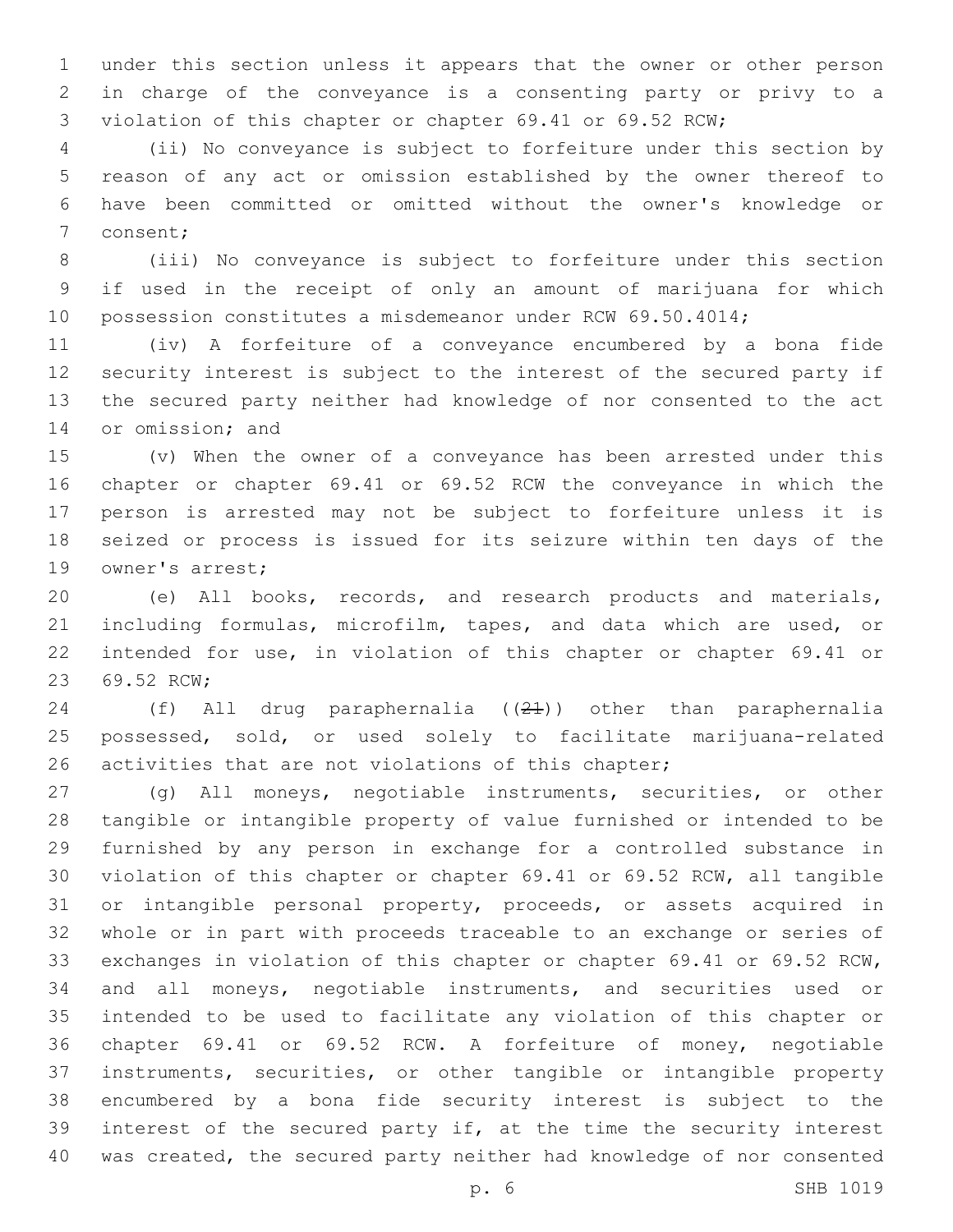to the act or omission. No personal property may be forfeited under this subsection (1)(g), to the extent of the interest of an owner, by reason of any act or omission which that owner establishes was committed or omitted without the owner's knowledge or consent; and

 (h) All real property, including any right, title, and interest in the whole of any lot or tract of land, and any appurtenances or improvements which are being used with the knowledge of the owner for the manufacturing, compounding, processing, delivery, importing, or exporting of any controlled substance, or which have been acquired in whole or in part with proceeds traceable to an exchange or series of exchanges in violation of this chapter or chapter 69.41 or 69.52 RCW, if such activity is not less than a class C felony and a substantial nexus exists between the commercial production or sale of the controlled substance and the real property. However:

 (i) No property may be forfeited pursuant to this subsection 16 (1)(h), to the extent of the interest of an owner, by reason of any act or omission committed or omitted without the owner's knowledge or 18 consent;

 (ii) The bona fide gift of a controlled substance, legend drug, or imitation controlled substance shall not result in the forfeiture 21 of real property;

22 (iii) The acquisition, delivery, production, or possession of 23 marijuana, useable marijuana, marijuana concentrates, or marijuana- infused products, including in the manner and in the amount provided 25 in RCW 69.50.4013(7), shall not result in the forfeiture of real property unless the marijuana is possessed for commercial purposes that are unlawful under Washington state law, the amount possessed is 28 ((five or more plants or one pound or more)) sixteen or more plants or, except as authorized in RCW 69.50.4013(7), more than one pound of marijuana, and a substantial nexus exists between the possession of marijuana and the real property. In such a case, the intent of the offender shall be determined by the preponderance of the evidence, including the offender's prior criminal history, the amount of marijuana possessed by the offender, the sophistication of the activity or equipment used by the offender, whether the offender was licensed to produce, process, or sell marijuana, or was an employee 37 of a licensed producer, processor, or retailer, and other evidence which demonstrates the offender's intent to engage in unlawful 39 commercial activity;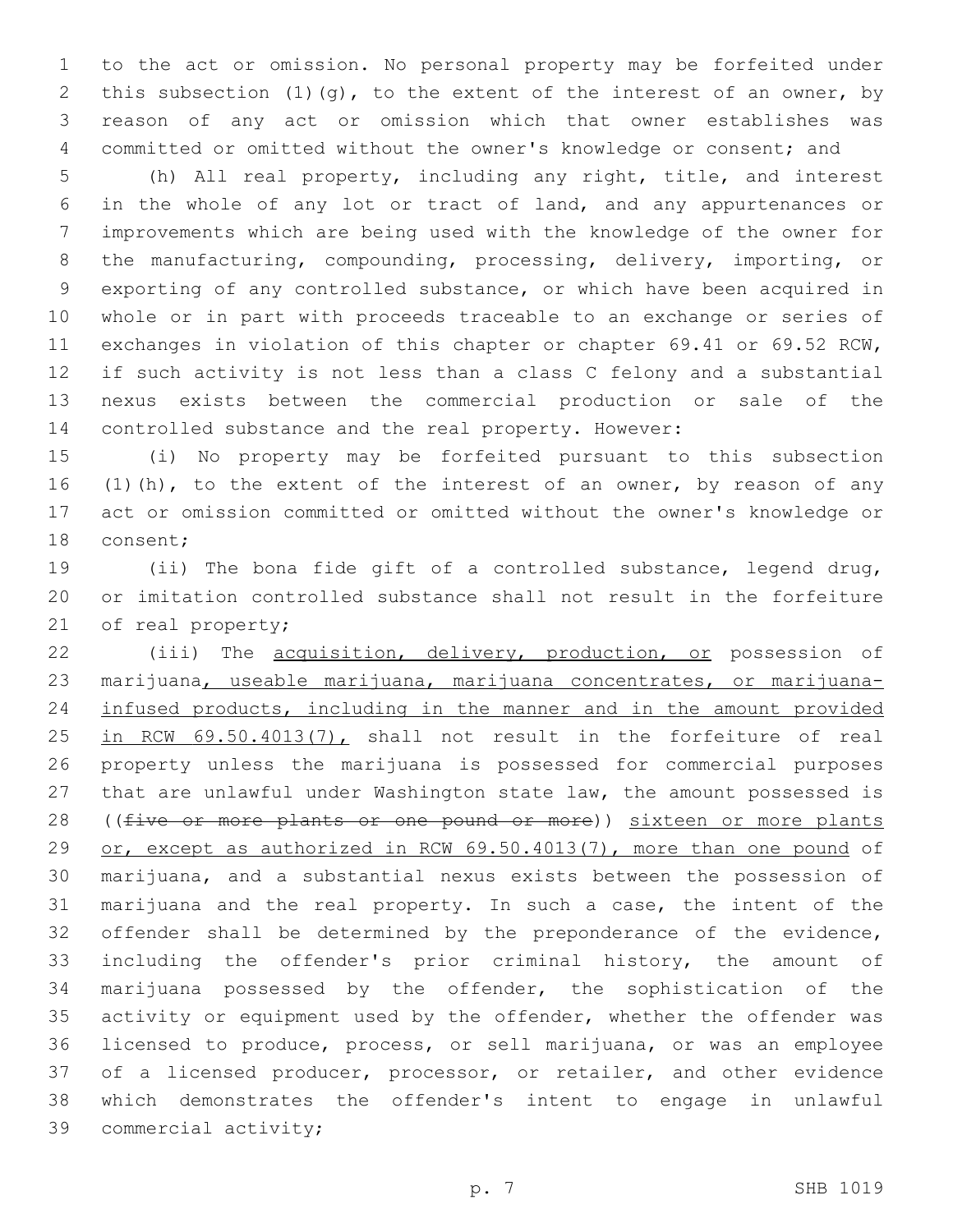(iv) The unlawful sale of marijuana or a legend drug shall not result in the forfeiture of real property unless the sale was forty grams or more in the case of marijuana or one hundred dollars or more in the case of a legend drug, and a substantial nexus exists between 5 the unlawful sale and the real property; and

 (v) A forfeiture of real property encumbered by a bona fide security interest is subject to the interest of the secured party if 8 the secured party, at the time the security interest was created, neither had knowledge of nor consented to the act or omission.

 (2) Real or personal property subject to forfeiture under this 11 chapter may be seized by any ((board)) commission inspector or law enforcement officer of this state upon process issued by any superior court having jurisdiction over the property. Seizure of real property shall include the filing of a lis pendens by the seizing agency. Real property seized under this section shall not be transferred or otherwise conveyed until ninety days after seizure or until a 17 judgment of forfeiture is entered, whichever is later((: PROVIDED, 18 That)). However, real property seized under this section may be transferred or conveyed to any person or entity who acquires title by foreclosure or deed in lieu of foreclosure of a security interest. Seizure of personal property without process may be made if:

 (a) The seizure is incident to an arrest or a search under a search warrant or an inspection under an administrative inspection 24 warrant;

 (b) The property subject to seizure has been the subject of a prior judgment in favor of the state in a criminal injunction or 27 forfeiture proceeding based upon this chapter;

28 (c) A ((board)) commission inspector or law enforcement officer has probable cause to believe that the property is directly or 30 indirectly dangerous to health or safety; or

31 (d) The ((board)) commission inspector or law enforcement officer has probable cause to believe that the property was used or is 33 intended to be used in violation of this chapter.

 (3) In the event of seizure pursuant to subsection (2) of this section, proceedings for forfeiture shall be deemed commenced by the seizure. The law enforcement agency under whose authority the seizure was made shall cause notice to be served within fifteen days following the seizure on the owner of the property seized and the person in charge thereof and any person having any known right or interest therein, including any community property interest, of the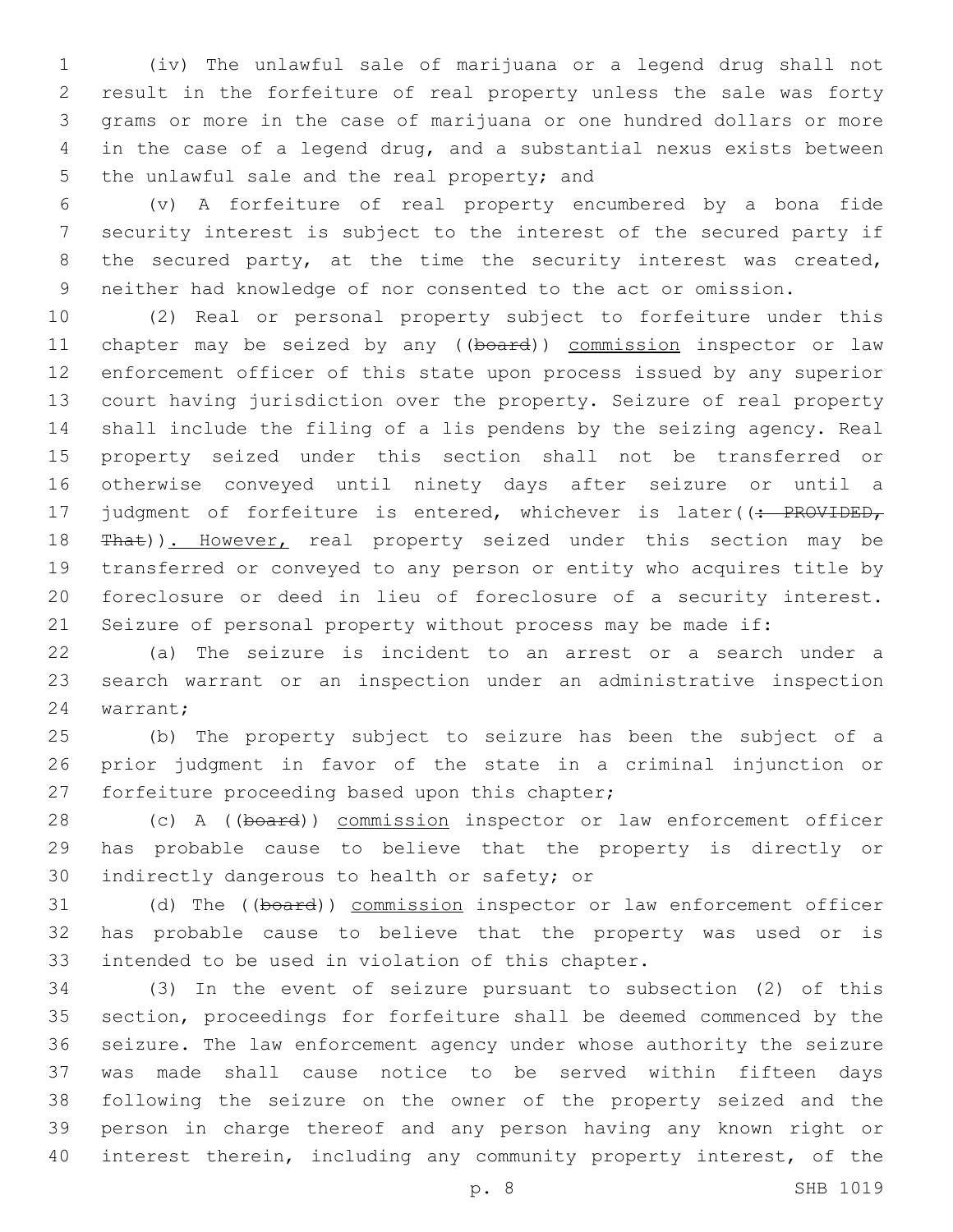seizure and intended forfeiture of the seized property. Service of notice of seizure of real property shall be made according to the rules of civil procedure. However, the state may not obtain a default judgment with respect to real property against a party who is served by substituted service absent an affidavit stating that a good faith effort has been made to ascertain if the defaulted party is incarcerated within the state, and that there is no present basis to believe that the party is incarcerated within the state. Notice of seizure in the case of property subject to a security interest that has been perfected by filing a financing statement in accordance with chapter 62A.9A RCW, or a certificate of title, shall be made by service upon the secured party or the secured party's assignee at the address shown on the financing statement or the certificate of title. The notice of seizure in other cases may be served by any method authorized by law or court rule including but not limited to service by certified mail with return receipt requested. Service by mail shall be deemed complete upon mailing within the fifteen day period 18 following the seizure.

 (4) If no person notifies the seizing law enforcement agency in writing of the person's claim of ownership or right to possession of items specified in subsection (1)(d), (g), or (h) of this section within forty-five days of the service of notice from the seizing agency in the case of personal property and ninety days in the case of real property, the item seized shall be deemed forfeited. The community property interest in real property of a person whose spouse or domestic partner committed a violation giving rise to seizure of the real property may not be forfeited if the person did not 28 participate in the violation.

 (5) If any person notifies the seizing law enforcement agency in writing of the person's claim of ownership or right to possession of 31 items specified in subsection  $(1)$   $(b)$ ,  $(c)$ ,  $(d)$ ,  $(e)$ ,  $(f)$ ,  $(g)$ , or  $(h)$  of this section within forty-five days of the service of notice from the seizing agency in the case of personal property and ninety days in the case of real property, the person or persons shall be afforded a reasonable opportunity to be heard as to the claim or right. The notice of claim may be served by any method authorized by law or court rule including, but not limited to, service by first-class mail. Service by mail shall be deemed complete upon mailing within the forty-five day period following service of the notice of seizure in the case of personal property and within the ninety-day period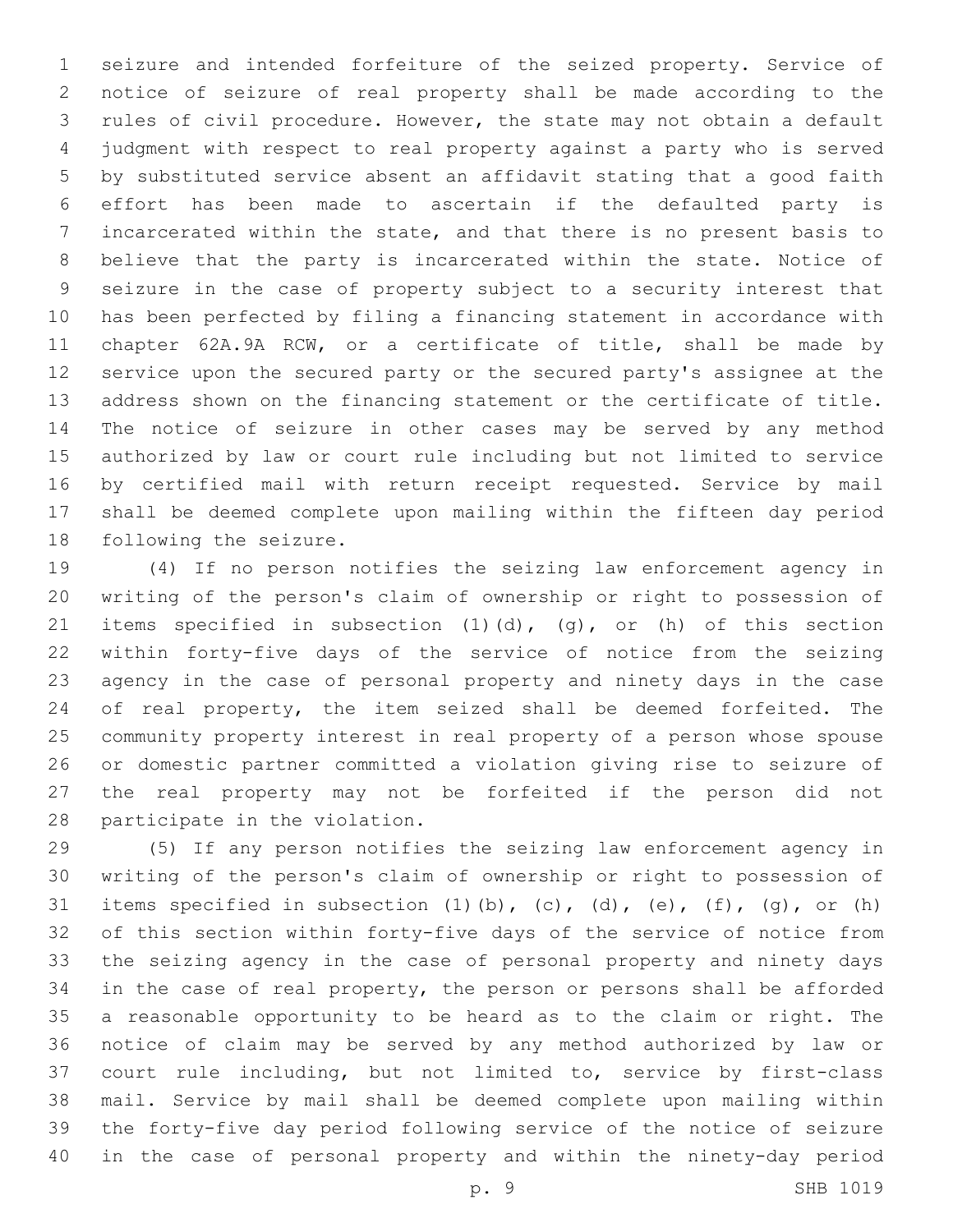following service of the notice of seizure in the case of real property. The hearing shall be before the chief law enforcement officer of the seizing agency or the chief law enforcement officer's designee, except where the seizing agency is a state agency as defined in RCW 34.12.020(4), the hearing shall be before the chief law enforcement officer of the seizing agency or an administrative law judge appointed under chapter 34.12 RCW, except that any person asserting a claim or right may remove the matter to a court of competent jurisdiction. Removal of any matter involving personal property may only be accomplished according to the rules of civil procedure. The person seeking removal of the matter must serve process against the state, county, political subdivision, or municipality that operates the seizing agency, and any other party of interest, in accordance with RCW 4.28.080 or 4.92.020, within forty- five days after the person seeking removal has notified the seizing law enforcement agency of the person's claim of ownership or right to possession. The court to which the matter is to be removed shall be the district court when the aggregate value of personal property is within the jurisdictional limit set forth in RCW 3.66.020. A hearing before the seizing agency and any appeal therefrom shall be under Title 34 RCW. In all cases, the burden of proof is upon the law enforcement agency to establish, by a preponderance of the evidence, 23 that the property is subject to forfeiture.

 The seizing law enforcement agency shall promptly return the article or articles to the claimant upon a determination by the administrative law judge or court that the claimant is the present lawful owner or is lawfully entitled to possession thereof of items 28 specified in subsection  $(1)$  (b),  $(c)$ ,  $(d)$ ,  $(e)$ ,  $(f)$ ,  $(g)$ , or  $(h)$  of 29 this section.

 (6) In any proceeding to forfeit property under this title, where the claimant substantially prevails, the claimant is entitled to reasonable attorneys' fees reasonably incurred by the claimant. In addition, in a court hearing between two or more claimants to the article or articles involved, the prevailing party is entitled to a judgment for costs and reasonable attorneys' fees.

36 (7) When property is forfeited under this chapter the ((board)) 37 commission or seizing law enforcement agency may:

 (a) Retain it for official use or upon application by any law enforcement agency of this state release such property to such agency 40 for the exclusive use of enforcing the provisions of this chapter;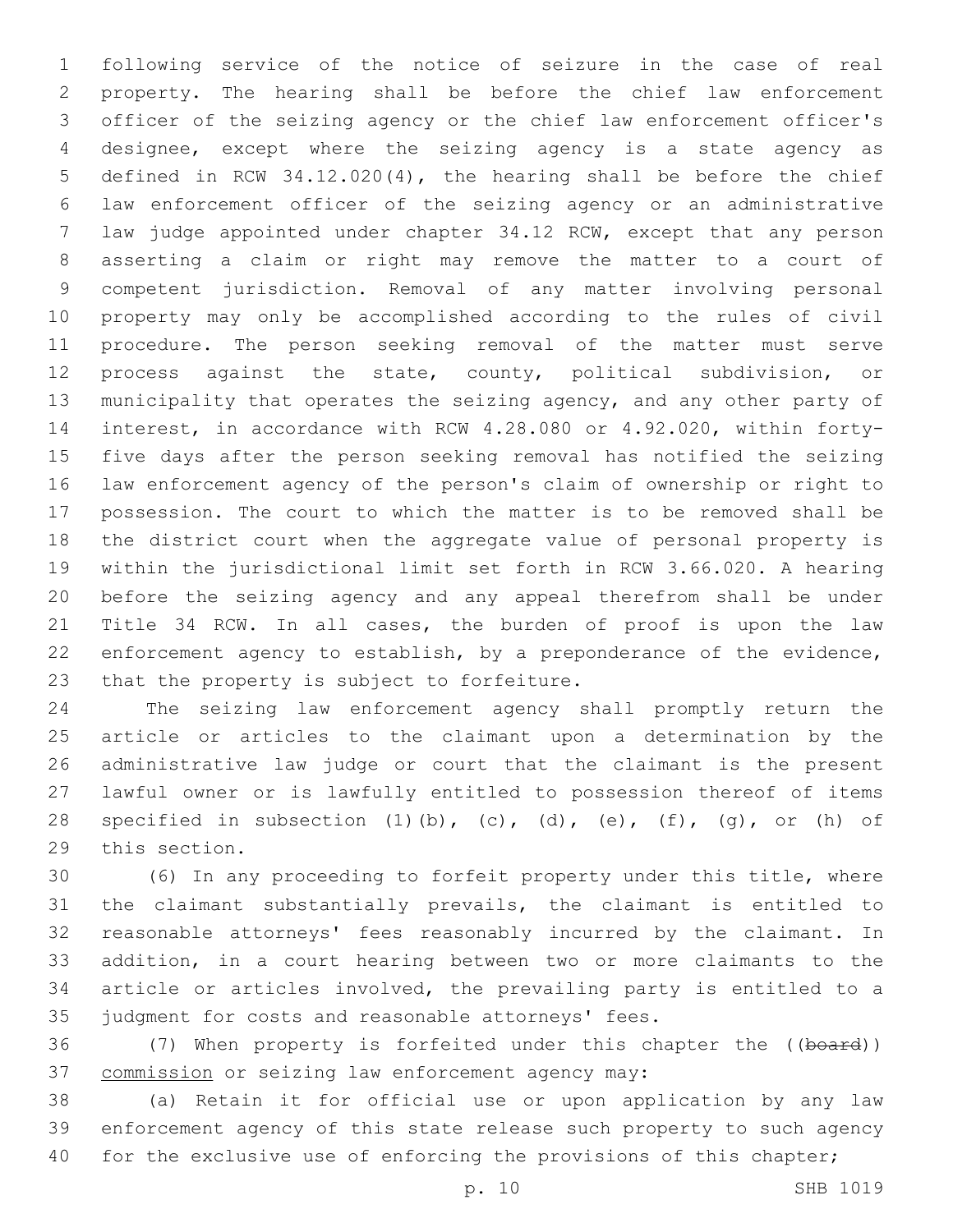(b) Sell that which is not required to be destroyed by law and 2 which is not harmful to the public;

 (c) Request the appropriate sheriff or director of public safety to take custody of the property and remove it for disposition in 5 accordance with law; or

 (d) Forward it to the drug enforcement administration for 7 disposition.

 (8)(a) When property is forfeited, the seizing agency shall keep a record indicating the identity of the prior owner, if known, a 10 description of the property, the disposition of the property, the value of the property at the time of seizure, and the amount of proceeds realized from disposition of the property.

 (b) Each seizing agency shall retain records of forfeited 14 property for at least seven years.

 (c) Each seizing agency shall file a report including a copy of the records of forfeited property with the state treasurer each 17 calendar quarter.

 (d) The quarterly report need not include a record of forfeited property that is still being held for use as evidence during the investigation or prosecution of a case or during the appeal from a 21 conviction.

 (9)(a) By January 31st of each year, each seizing agency shall remit to the state treasurer an amount equal to ten percent of the net proceeds of any property forfeited during the preceding calendar year. Money remitted shall be deposited in the state general fund.

 (b) The net proceeds of forfeited property is the value of the forfeitable interest in the property after deducting the cost of satisfying any bona fide security interest to which the property is subject at the time of seizure; and in the case of sold property, after deducting the cost of sale, including reasonable fees or commissions paid to independent selling agents, and the cost of any valid landlord's claim for damages under subsection (15) of this 33 section.

 (c) The value of sold forfeited property is the sale price. The value of retained forfeited property is the fair market value of the property at the time of seizure, determined when possible by reference to an applicable commonly used index, such as the index used by the department of licensing for valuation of motor vehicles. A seizing agency may use, but need not use, an independent qualified appraiser to determine the value of retained property. If an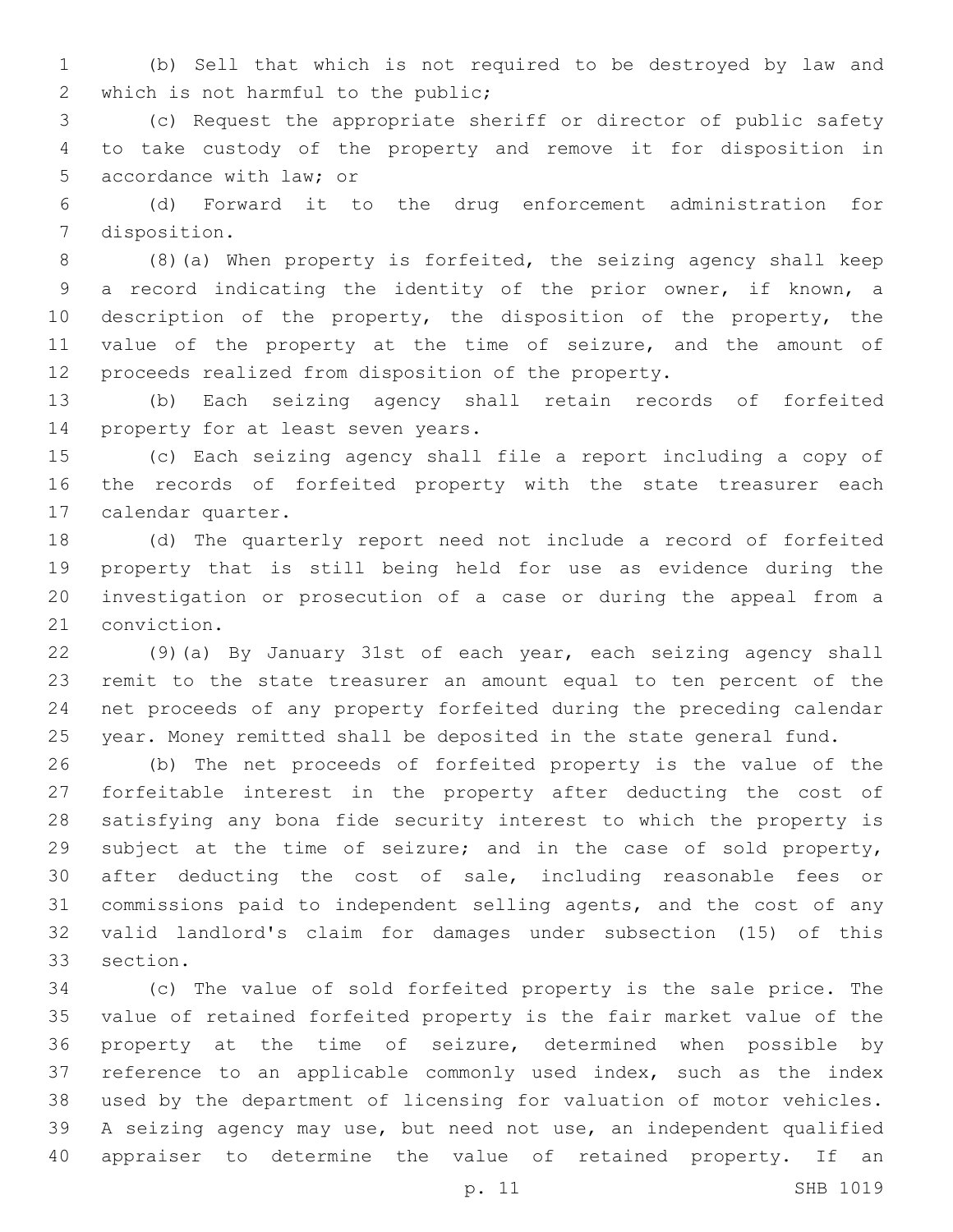appraiser is used, the value of the property appraised is net of the cost of the appraisal. The value of destroyed property and retained 3 firearms or illegal property is zero.

 (10) Forfeited property and net proceeds not required to be paid to the state treasurer shall be retained by the seizing law enforcement agency exclusively for the expansion and improvement of controlled substances related law enforcement activity. Money retained under this section may not be used to supplant preexisting 9 funding sources.

 (11) Controlled substances listed in Schedule I, II, III, IV, and 11 V that are possessed, transferred, sold, or offered for sale in violation of this chapter are contraband and shall be seized and summarily forfeited to the state. Controlled substances listed in 14 Schedule I, II, III, IV, and V, which are seized or come into the 15 possession of the ((board)) commission, the owners of which are unknown, are contraband and shall be summarily forfeited to the 17 ((board)) commission.

 (12) Species of plants from which controlled substances in Schedules I and II may be derived which have been planted or cultivated in violation of this chapter, or of which the owners or cultivators are unknown, or which are wild growths, may be seized and 22 summarily forfeited to the ((board)) commission.

23 (13) The failure, upon demand by a ((board)) commission inspector or law enforcement officer, of the person in occupancy or in control of land or premises upon which the species of plants are growing or being stored to produce an appropriate registration or proof that he or she is the holder thereof constitutes authority for the seizure 28 and forfeiture of the plants.

 (14) Upon the entry of an order of forfeiture of real property, the court shall forward a copy of the order to the assessor of the county in which the property is located. Orders for the forfeiture of real property shall be entered by the superior court, subject to court rules. Such an order shall be filed by the seizing agency in the county auditor's records in the county in which the real property 35 is located.

 (15)(a) A landlord may assert a claim against proceeds from the sale of assets seized and forfeited under subsection (7)(b) of this 38 section, only if:

 (i) A law enforcement officer, while acting in his or her official capacity, directly caused damage to the complaining

p. 12 SHB 1019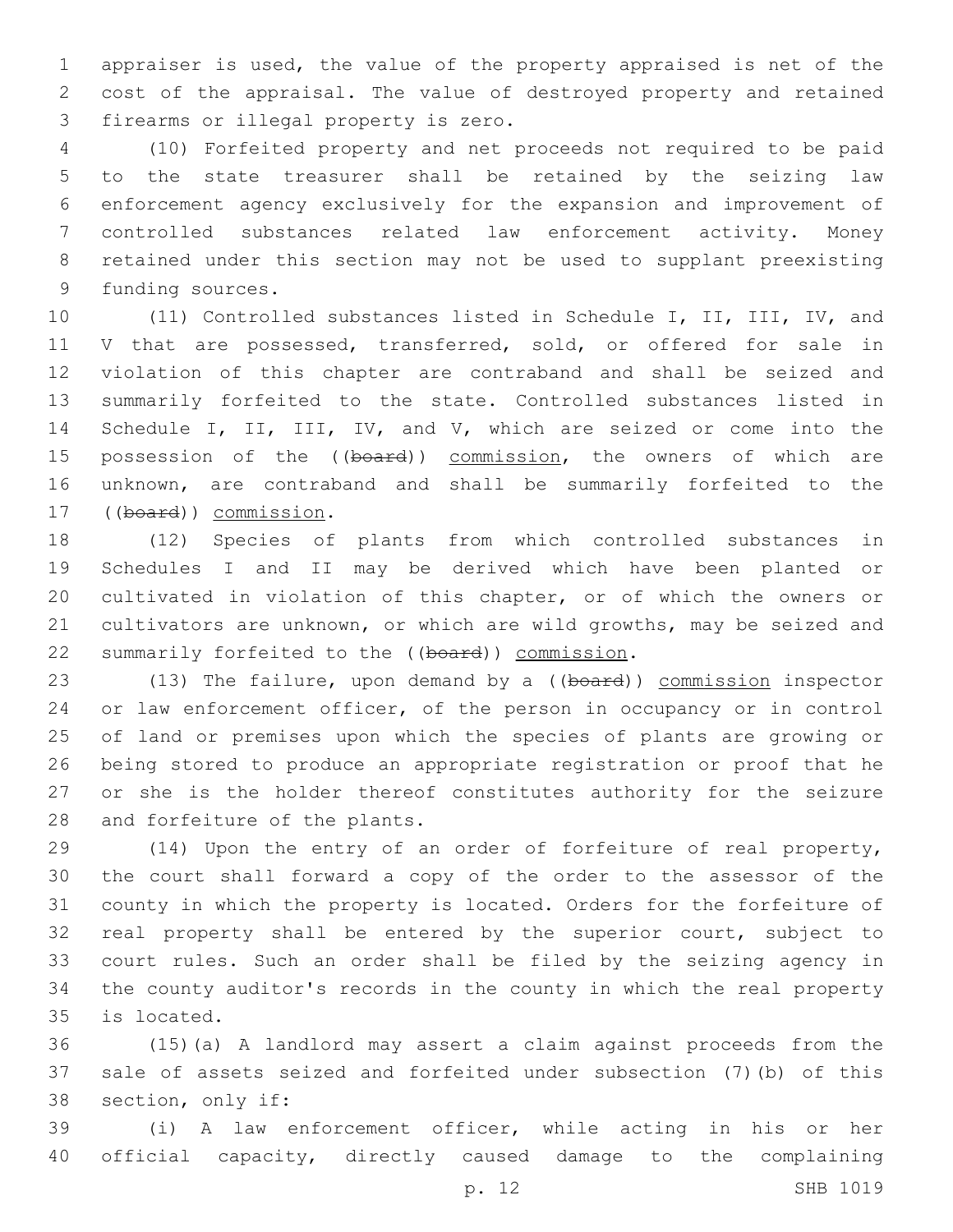landlord's property while executing a search of a tenant's residence; 2 and

 (ii) The landlord has applied any funds remaining in the tenant's deposit, to which the landlord has a right under chapter 59.18 RCW, to cover the damage directly caused by a law enforcement officer prior to asserting a claim under the provisions of this section;

 (A) Only if the funds applied under (a)(ii) of this subsection are insufficient to satisfy the damage directly caused by a law enforcement officer, may the landlord seek compensation for the damage by filing a claim against the governmental entity under whose authority the law enforcement agency operates within thirty days 12 after the search;

 (B) Only if the governmental entity denies or fails to respond to the landlord's claim within sixty days of the date of filing, may the landlord collect damages under this subsection by filing within thirty days of denial or the expiration of the sixty-day period, whichever occurs first, a claim with the seizing law enforcement agency. The seizing law enforcement agency must notify the landlord of the status of the claim by the end of the thirty-day period. Nothing in this section requires the claim to be paid by the end of 21 the sixty-day or thirty-day period.

 (b) For any claim filed under (a)(ii) of this subsection, the law enforcement agency shall pay the claim unless the agency provides 24 substantial proof that the landlord either:

 (i) Knew or consented to actions of the tenant in violation of 26 this chapter or chapter 69.41 or 69.52 RCW; or

 (ii) Failed to respond to a notification of the illegal activity, provided by a law enforcement agency under RCW 59.18.075, within seven days of receipt of notification of the illegal activity.

 (16) The landlord's claim for damages under subsection (15) of this section may not include a claim for loss of business and is 32 limited to:

(a) Damage to tangible property and clean-up costs;

 (b) The lesser of the cost of repair or fair market value of the damage directly caused by a law enforcement officer;

 (c) The proceeds from the sale of the specific tenant's property seized and forfeited under subsection (7)(b) of this section; and

 (d) The proceeds available after the seizing law enforcement agency satisfies any bona fide security interest in the tenant's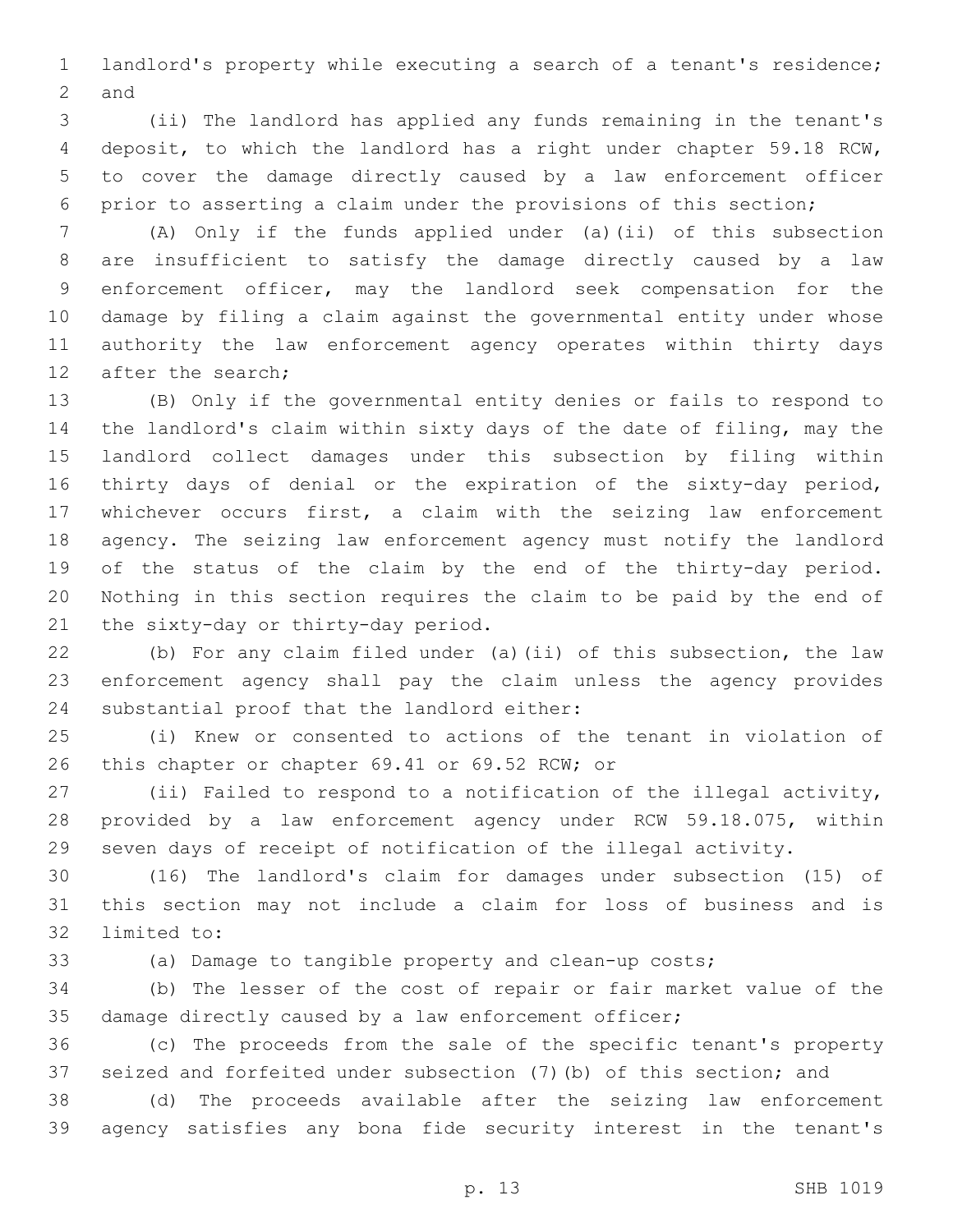property and costs related to sale of the tenant's property as provided by subsection (9)(b) of this section.2

 (17) Subsections (15) and (16) of this section do not limit any other rights a landlord may have against a tenant to collect for damages. However, if a law enforcement agency satisfies a landlord's claim under subsection (15) of this section, the rights the landlord has against the tenant for damages directly caused by a law enforcement officer under the terms of the landlord and tenant's contract are subrogated to the law enforcement agency.

 **Sec. 3.** RCW 69.50.101 and 2020 c 133 s 2 are each amended to read as follows:11

 The definitions in this section apply throughout this chapter 13 unless the context clearly requires otherwise.

 (a) "Administer" means to apply a controlled substance, whether by injection, inhalation, ingestion, or any other means, directly to 16 the body of a patient or research subject by:

 (1) a practitioner authorized to prescribe (or, by the 18 practitioner's authorized agent); or

 (2) the patient or research subject at the direction and in the 20 presence of the practitioner.

 (b) "Agent" means an authorized person who acts on behalf of or at the direction of a manufacturer, distributor, or dispenser. It does not include a common or contract carrier, public warehouseperson, or employee of the carrier or warehouseperson.

(c) "Board" means the Washington state liquor and cannabis board.

 (d) "CBD concentration" has the meaning provided in RCW 27 69.51A.010.

 (e) "CBD product" means any product containing or consisting of cannabidiol.29

(f) "Commission" means the pharmacy quality assurance commission.

 (g) "Controlled substance" means a drug, substance, or immediate precursor included in Schedules I through V as set forth in federal or state laws, or federal or commission rules, but does not include hemp or industrial hemp as defined in RCW 15.140.020.

 (h)(1) "Controlled substance analog" means a substance the chemical structure of which is substantially similar to the chemical structure of a controlled substance in Schedule I or II and:

 (i) that has a stimulant, depressant, or hallucinogenic effect on the central nervous system substantially similar to the stimulant,

p. 14 SHB 1019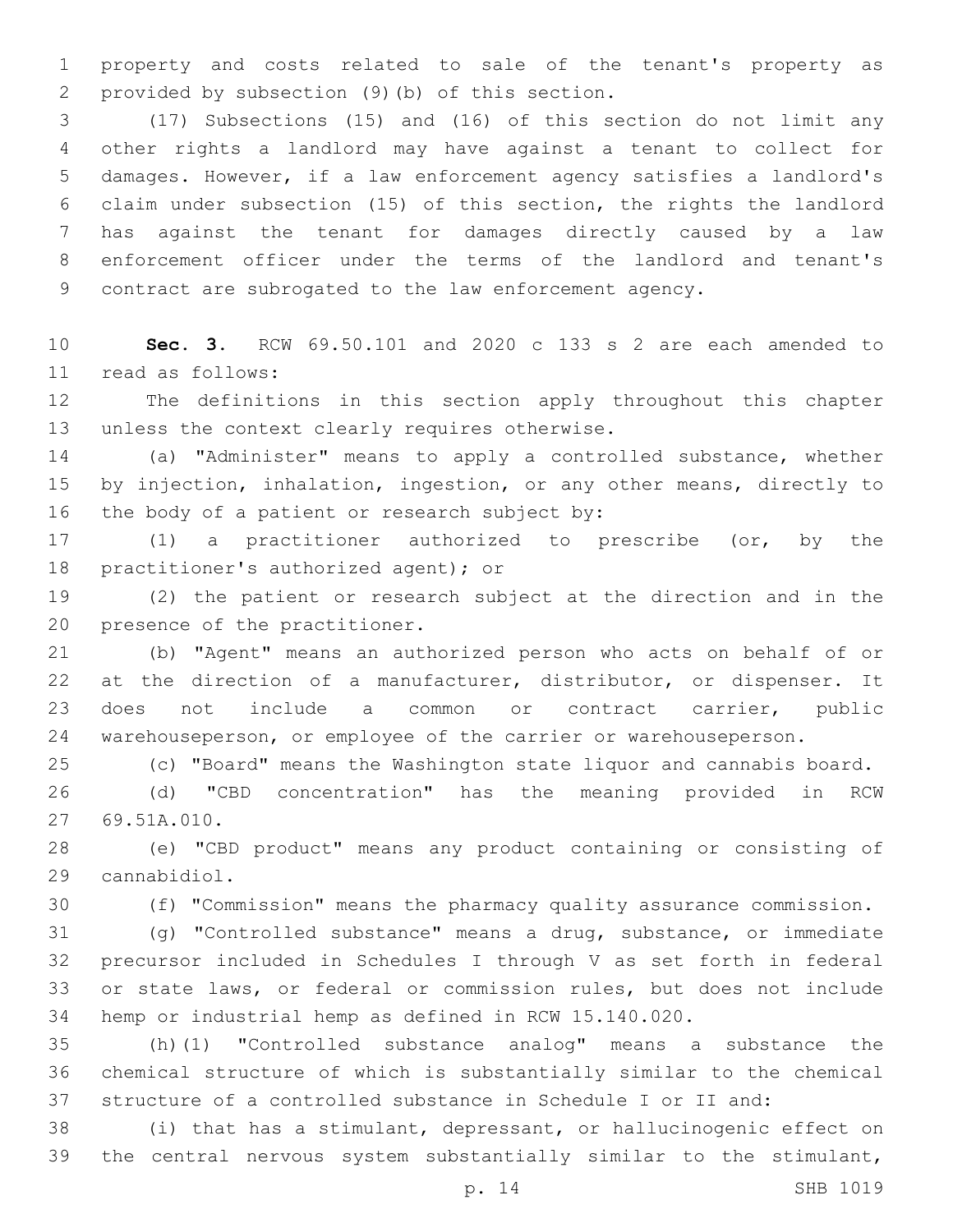depressant, or hallucinogenic effect on the central nervous system of a controlled substance included in Schedule I or II; or

 (ii) with respect to a particular individual, that the individual represents or intends to have a stimulant, depressant, or hallucinogenic effect on the central nervous system substantially similar to the stimulant, depressant, or hallucinogenic effect on the central nervous system of a controlled substance included in Schedule 8 I or II.

(2) The term does not include:9

10 (i) a controlled substance;

 (ii) a substance for which there is an approved new drug 12 application;

 (iii) a substance with respect to which an exemption is in effect for investigational use by a particular person under Section 505 of 15 the federal food, drug, and cosmetic act, 21 U.S.C. Sec. 355, or chapter 69.77 RCW to the extent conduct with respect to the substance 17 is pursuant to the exemption; or

 (iv) any substance to the extent not intended for human consumption before an exemption takes effect with respect to the 20 substance.

 (i) "Deliver" or "delivery" means the actual or constructive transfer from one person to another of a substance, whether or not 23 there is an agency relationship.

(j) "Department" means the department of health.

 (k) "Designated provider" has the meaning provided in RCW 26 69.51A.010.

 (l) "Dispense" means the interpretation of a prescription or order for a controlled substance and, pursuant to that prescription or order, the proper selection, measuring, compounding, labeling, or packaging necessary to prepare that prescription or order for 31 delivery.

(m) "Dispenser" means a practitioner who dispenses.

 (n) "Distribute" means to deliver other than by administering or 34 dispensing a controlled substance.

(o) "Distributor" means a person who distributes.

 (p) "Drug" means (1) a controlled substance recognized as a drug in the official United States pharmacopoeia/national formulary or the official homeopathic pharmacopoeia of the United States, or any supplement to them; (2) controlled substances intended for use in the diagnosis, cure, mitigation, treatment, or prevention of disease in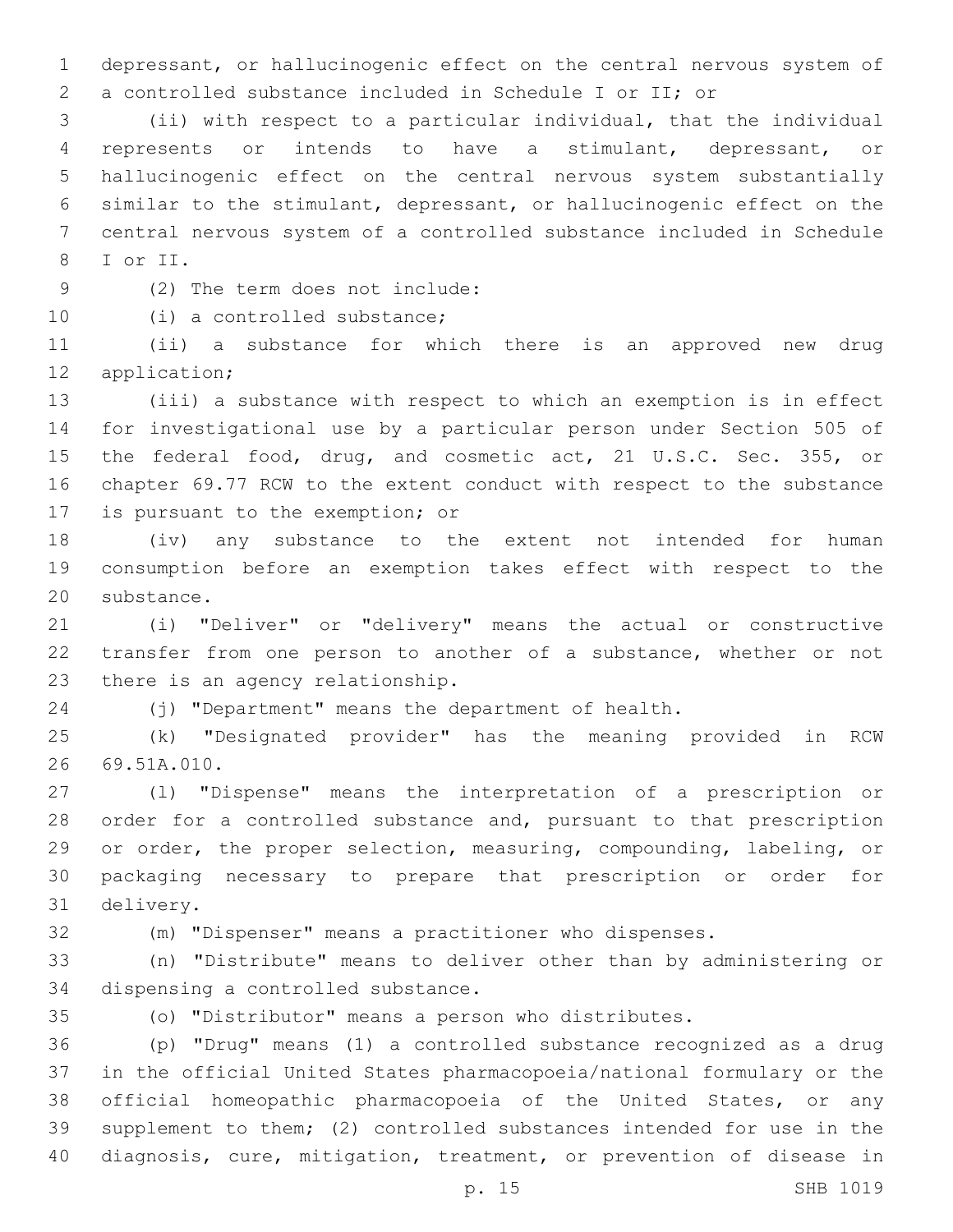individuals or animals; (3) controlled substances (other than food) intended to affect the structure or any function of the body of individuals or animals; and (4) controlled substances intended for use as a component of any article specified in (1), (2), or (3) of this subsection. The term does not include devices or their components, parts, or accessories.6

 (q) "Drug enforcement administration" means the drug enforcement administration in the United States Department of Justice, or its 9 successor agency.

 (r) "Electronic communication of prescription information" means the transmission of a prescription or refill authorization for a drug of a practitioner using computer systems. The term does not include a prescription or refill authorization verbally transmitted by telephone nor a facsimile manually signed by the practitioner.

 (s) "Immature plant or clone" means a plant or clone that has no 16 flowers, is less than twelve inches in height, and is less than 17 twelve inches in diameter.

18 (t) "Immediate precursor" means a substance:

 (1) that the commission has found to be and by rule designates as being the principal compound commonly used, or produced primarily for use, in the manufacture of a controlled substance;

 (2) that is an immediate chemical intermediary used or likely to be used in the manufacture of a controlled substance; and

 (3) the control of which is necessary to prevent, curtail, or limit the manufacture of the controlled substance.

 (u) "Isomer" means an optical isomer, but in subsection (gg)(5) of this section, RCW 69.50.204(a) (12) and (34), and 69.50.206(b)(4), the term includes any geometrical isomer; in RCW 69.50.204(a) (8) and (42), and 69.50.210(c) the term includes any positional isomer; and in RCW 69.50.204(a)(35), 69.50.204(c), and 69.50.208(a) the term 31 includes any positional or geometric isomer.

 (v) "Lot" means a definite quantity of marijuana, marijuana concentrates, useable marijuana, or marijuana-infused product identified by a lot number, every portion or package of which is uniform within recognized tolerances for the factors that appear in 36 the labeling.

 (w) "Lot number" must identify the licensee by business or trade name and Washington state unified business identifier number, and the date of harvest or processing for each lot of marijuana, marijuana concentrates, useable marijuana, or marijuana-infused product.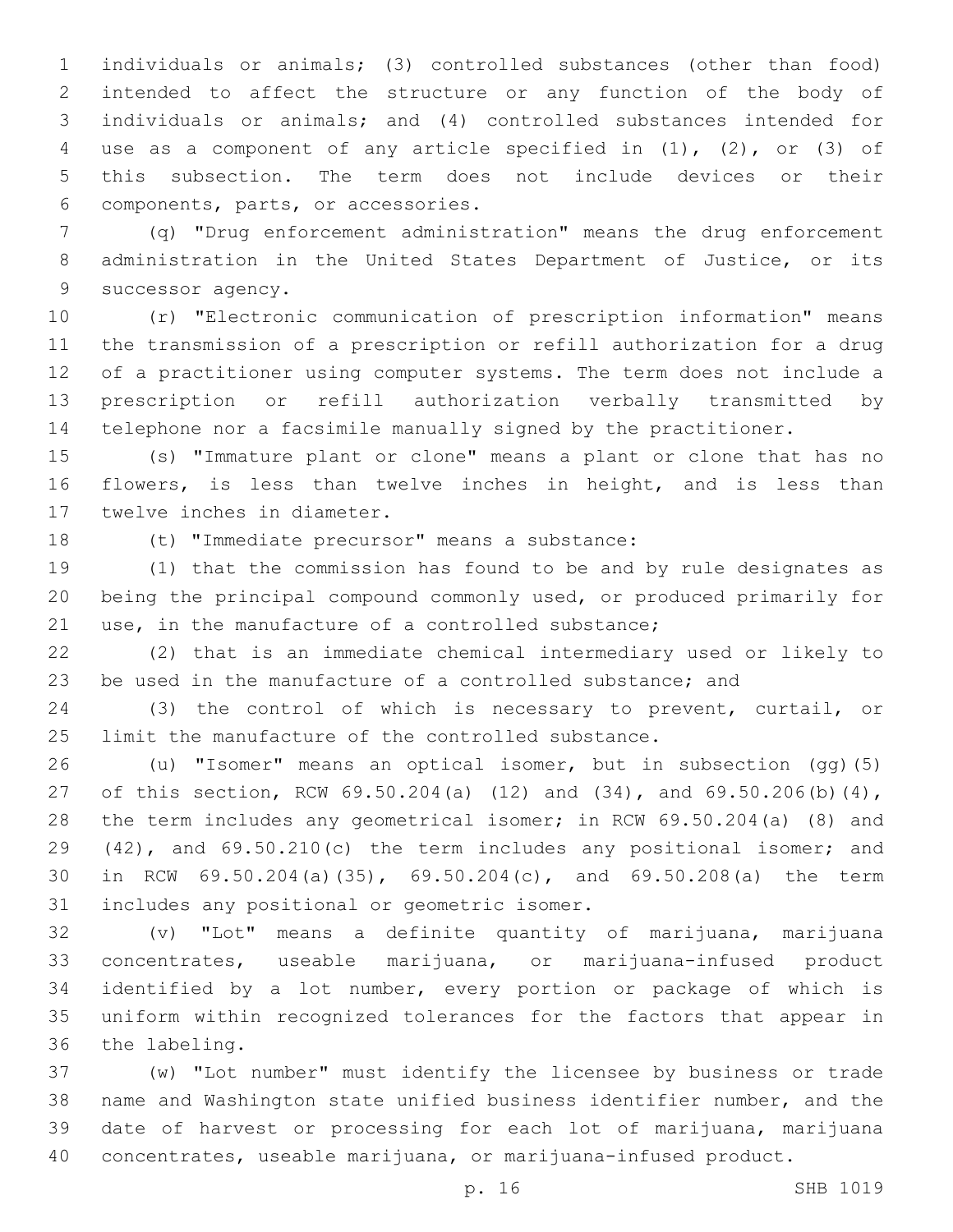(x) "Manufacture" means the production, preparation, propagation, compounding, conversion, or processing of a controlled substance, either directly or indirectly or by extraction from substances of natural origin, or independently by means of chemical synthesis, or by a combination of extraction and chemical synthesis, and includes any packaging or repackaging of the substance or labeling or relabeling of its container. The term does not include the preparation, compounding, packaging, repackaging, labeling, or 9 relabeling of a controlled substance:

 (1) by a practitioner as an incident to the practitioner's administering or dispensing of a controlled substance in the course 12 of the practitioner's professional practice; or

 (2) by a practitioner, or by the practitioner's authorized agent 14 under the practitioner's supervision, for the purpose of, or as an incident to, research, teaching, or chemical analysis and not for 16 sale.

 (y) "Marijuana" or "marihuana" means all parts of the plant *Cannabis*, whether growing or not, with a THC concentration greater than 0.3 percent on a dry weight basis; the seeds thereof; the resin extracted from any part of the plant; and every compound, manufacture, salt, derivative, mixture, or preparation of the plant, 22 its seeds or resin. The term does not include:

 (1) The mature stalks of the plant, fiber produced from the stalks, oil or cake made from the seeds of the plant, any other compound, manufacture, salt, derivative, mixture, or preparation of the mature stalks (except the resin extracted therefrom), fiber, oil, or cake, or the sterilized seed of the plant which is incapable of 28 germination; or

 (2) Hemp or industrial hemp as defined in RCW 15.140.020, seeds used for licensed hemp production under chapter 15.140 RCW.

 (z) "Marijuana concentrates" means products consisting wholly or in part of the resin extracted from any part of the plant *Cannabis*  and having a THC concentration greater than ten percent.

 (aa) "Marijuana processor" means a person licensed by the board to process marijuana into marijuana concentrates, useable marijuana, and marijuana-infused products, package and label marijuana concentrates, useable marijuana, and marijuana-infused products for sale in retail outlets, and sell marijuana concentrates, useable marijuana, and marijuana-infused products at wholesale to marijuana 40 retailers.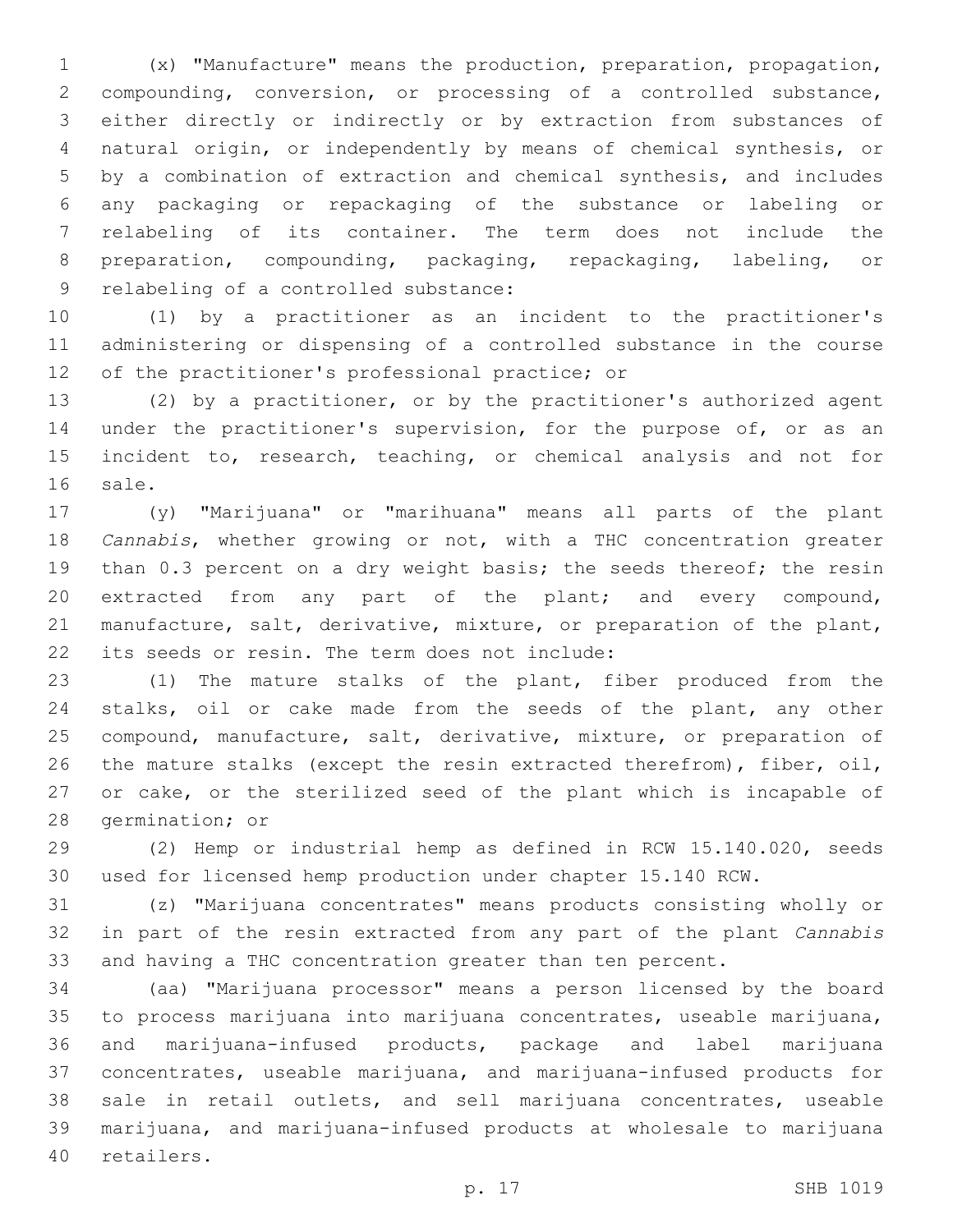(bb) "Marijuana producer" means a person licensed by the board to produce and sell marijuana at wholesale to marijuana processors and 3 other marijuana producers.

 (cc) "Marijuana products" means useable marijuana, marijuana concentrates, and marijuana-infused products as defined in this 6 section.

 (dd) "Marijuana researcher" means a person licensed by the board to produce, process, and possess marijuana for the purposes of 9 conducting research on marijuana and marijuana-derived drug products.

 (ee) "Marijuana retailer" means a person licensed by the board to sell marijuana concentrates, useable marijuana, and marijuana-infused 12 products in a retail outlet.

 (ff) "Marijuana-infused products" means products that contain marijuana or marijuana extracts, are intended for human use, are derived from marijuana as defined in subsection (y) of this section, and have a THC concentration no greater than ten percent. The term "marijuana-infused products" does not include either useable 18 marijuana or marijuana concentrates.

 (gg) "Narcotic drug" means any of the following, whether produced directly or indirectly by extraction from substances of vegetable origin, or independently by means of chemical synthesis, or by a 22 combination of extraction and chemical synthesis:

 (1) Opium, opium derivative, and any derivative of opium or opium derivative, including their salts, isomers, and salts of isomers, 25 whenever the existence of the salts, isomers, and salts of isomers is possible within the specific chemical designation. The term does not 27 include the isoquinoline alkaloids of opium.

 (2) Synthetic opiate and any derivative of synthetic opiate, 29 including their isomers, esters, ethers, salts, and salts of isomers, 30 esters, and ethers, whenever the existence of the isomers, esters, ethers, and salts is possible within the specific chemical 32 designation.

(3) Poppy straw and concentrate of poppy straw.

 (4) Coca leaves, except coca leaves and extracts of coca leaves from which cocaine, ecgonine, and derivatives or ecgonine or their 36 salts have been removed.

(5) Cocaine, or any salt, isomer, or salt of isomer thereof.

38 (6) Cocaine base.

 (7) Ecgonine, or any derivative, salt, isomer, or salt of isomer 40 thereof.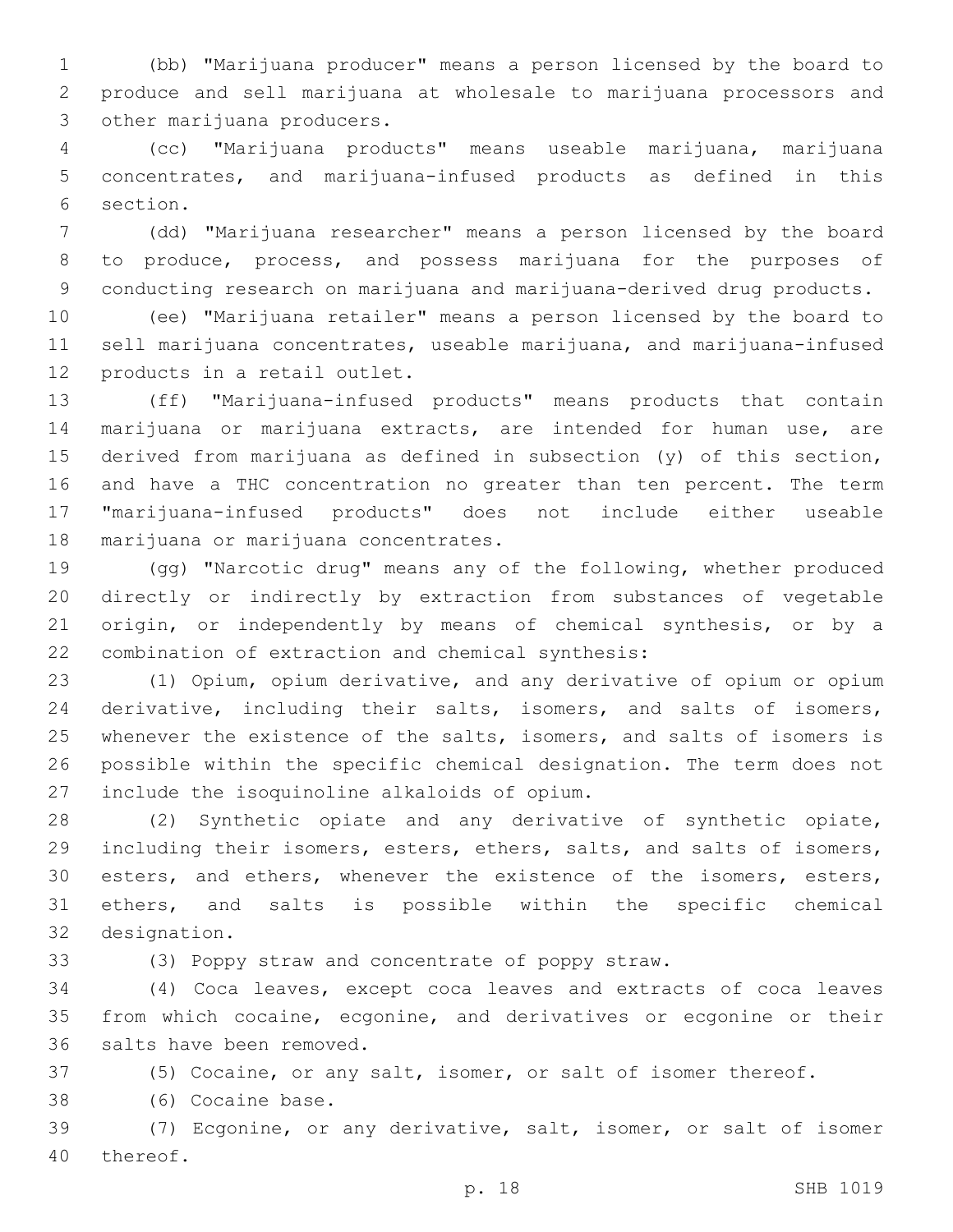(8) Any compound, mixture, or preparation containing any quantity of any substance referred to in (1) through (7) of this subsection.

 (hh) "Opiate" means any substance having an addiction-forming or addiction-sustaining liability similar to morphine or being capable of conversion into a drug having addiction-forming or addiction- sustaining liability. The term includes opium, substances derived from opium (opium derivatives), and synthetic opiates. The term does not include, unless specifically designated as controlled under RCW 69.50.201, the dextrorotatory isomer of 3-methoxy-n-methylmorphinan and its salts (dextromethorphan). The term includes the racemic and 11 levorotatory forms of dextromethorphan.

 (ii) "Opium poppy" means the plant of the species Papaver 13 somniferum L., except its seeds.

 (jj) "Person" means individual, corporation, business trust, estate, trust, partnership, association, joint venture, government, governmental subdivision or agency, or any other legal or commercial 17 entity.

(kk) "Plant" has the meaning provided in RCW 69.51A.010.

 (ll) "Poppy straw" means all parts, except the seeds, of the 20 opium poppy, after mowing.

21 (mm) "Practitioner" means:

 (1) A physician under chapter 18.71 RCW; a physician assistant under chapter 18.71A RCW; an osteopathic physician and surgeon under chapter 18.57 RCW; an osteopathic physician assistant under chapter 18.57A RCW who is licensed under RCW 18.57A.020 subject to any limitations in RCW 18.57A.040; an optometrist licensed under chapter 18.53 RCW who is certified by the optometry board under RCW 18.53.010 subject to any limitations in RCW 18.53.010; a dentist under chapter 18.32 RCW; a podiatric physician and surgeon under chapter 18.22 RCW; a veterinarian under chapter 18.92 RCW; a registered nurse, advanced registered nurse practitioner, or licensed practical nurse under chapter 18.79 RCW; a naturopathic physician under chapter 18.36A RCW who is licensed under RCW 18.36A.030 subject to any limitations in RCW 18.36A.040; a pharmacist under chapter 18.64 RCW or a scientific investigator under this chapter, licensed, registered or otherwise permitted insofar as is consistent with those licensing laws to distribute, dispense, conduct research with respect to or administer a controlled substance in the course of their professional practice 39 or research in this state.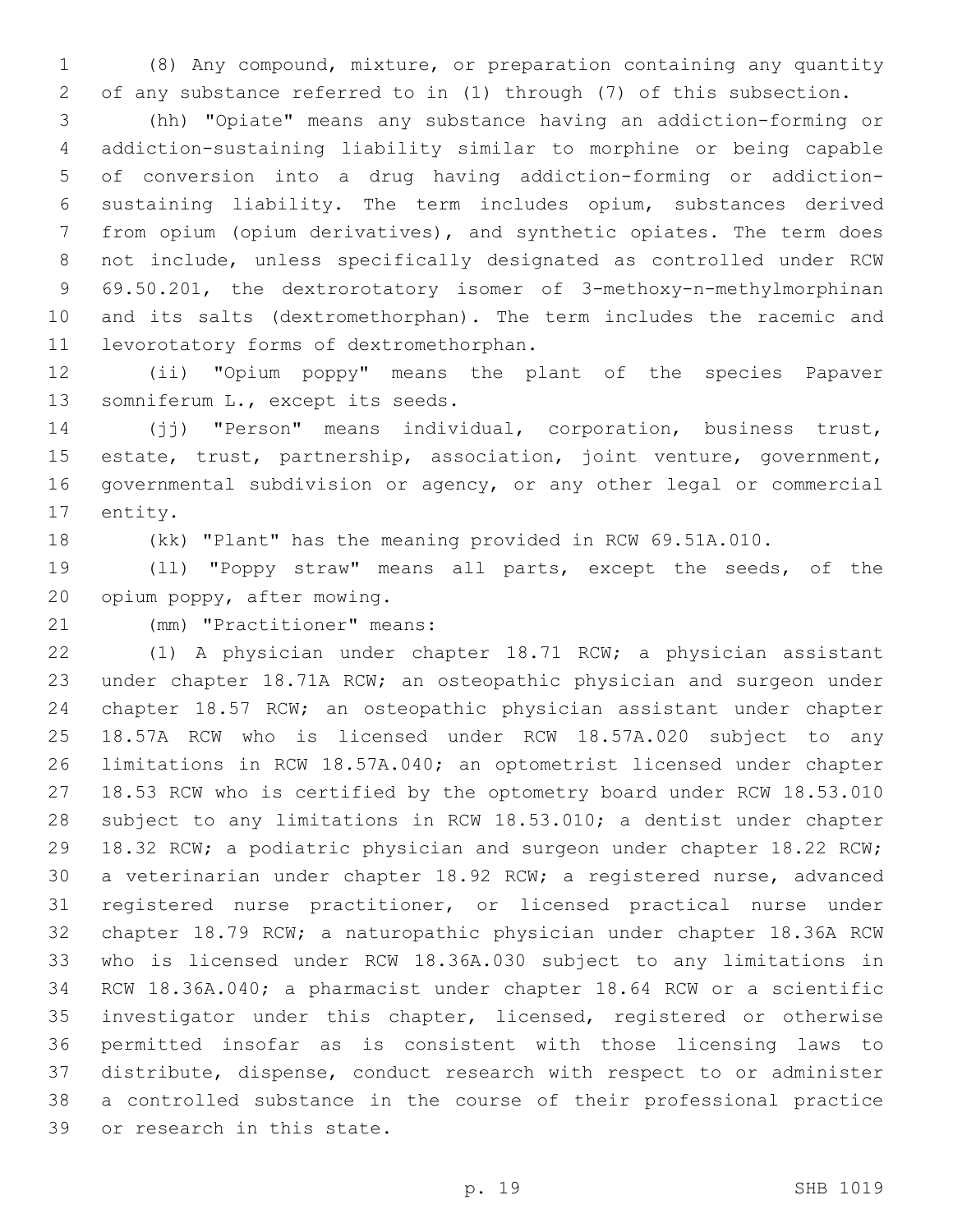(2) A pharmacy, hospital or other institution licensed, registered, or otherwise permitted to distribute, dispense, conduct research with respect to or to administer a controlled substance in the course of professional practice or research in this state.

 (3) A physician licensed to practice medicine and surgery, a physician licensed to practice osteopathic medicine and surgery, a dentist licensed to practice dentistry, a podiatric physician and surgeon licensed to practice podiatric medicine and surgery, a licensed physician assistant or a licensed osteopathic physician assistant specifically approved to prescribe controlled substances by his or her state's medical commission or equivalent and his or her supervising physician, an advanced registered nurse practitioner licensed to prescribe controlled substances, or a veterinarian licensed to practice veterinary medicine in any state of the United 15 States.

 (nn) "Prescription" means an order for controlled substances issued by a practitioner duly authorized by law or rule in the state of Washington to prescribe controlled substances within the scope of his or her professional practice for a legitimate medical purpose.

 (oo) "Production" includes the manufacturing, planting, cultivating, growing, or harvesting of a controlled substance.

 (pp) "Qualifying patient" has the meaning provided in RCW 23 69.51A.010.

 (qq) "Recognition card" has the meaning provided in RCW 69.51A.010.25

 (rr) "Retail outlet" means a location licensed by the board for 27 the retail sale of marijuana concentrates, useable marijuana, and 28 marijuana-infused products.

 (ss) "Secretary" means the secretary of health or the secretary's 30 designee.

 (tt) "State," unless the context otherwise requires, means a state of the United States, the District of Columbia, the Commonwealth of Puerto Rico, or a territory or insular possession 34 subject to the jurisdiction of the United States.

 (uu) "THC concentration" means percent of delta-9 tetrahydrocannabinol content per dry weight of any part of the plant *Cannabis*, or per volume or weight of marijuana product, or the combined percent of delta-9 tetrahydrocannabinol and tetrahydrocannabinolic acid in any part of the plant *Cannabis*  40 regardless of moisture content.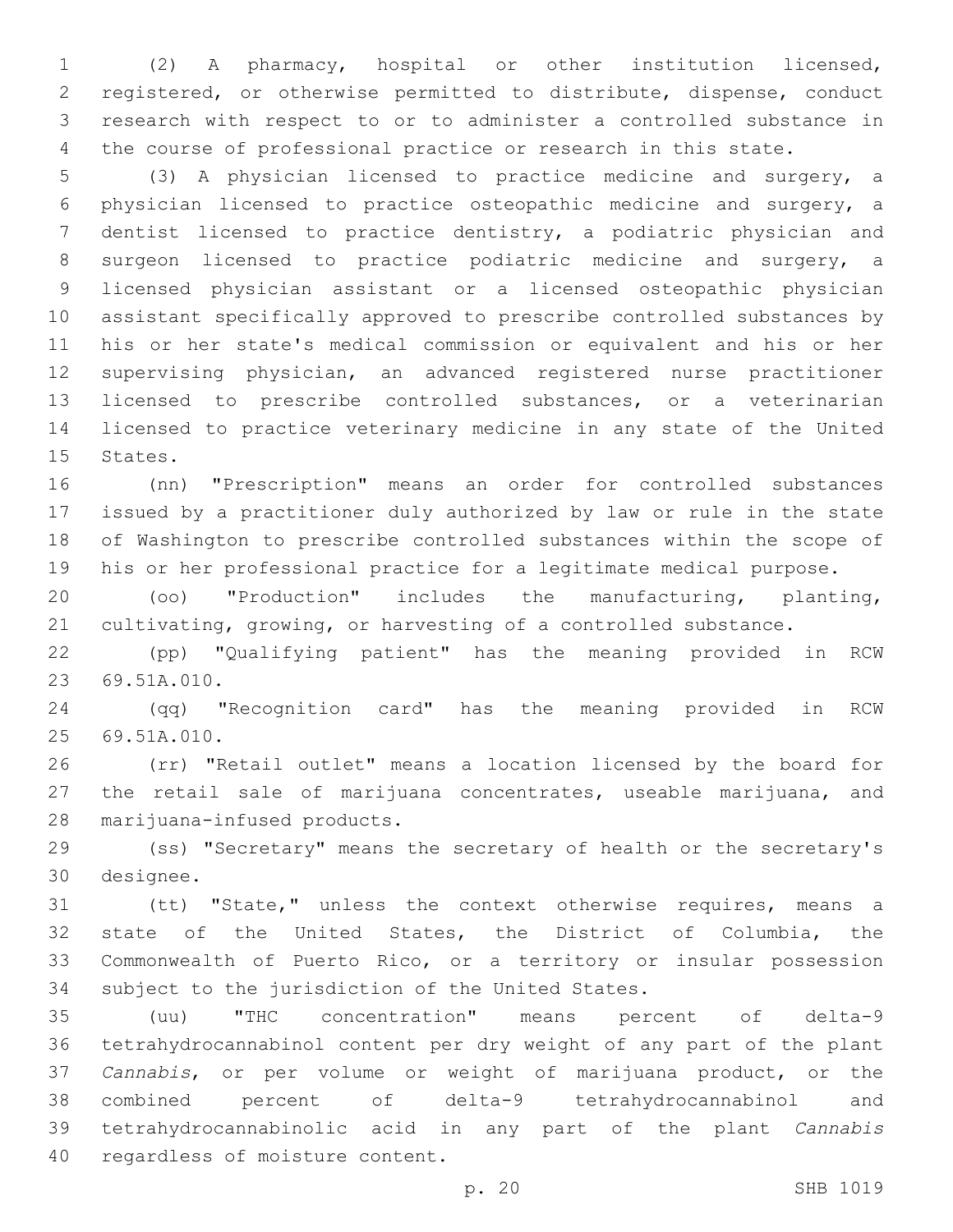(vv) "Ultimate user" means an individual who lawfully possesses a controlled substance for the individual's own use or for the use of a member of the individual's household or for administering to an animal owned by the individual or by a member of the individual's 5 household.

 (ww) "Useable marijuana" means dried marijuana flowers. The term "useable marijuana" does not include either marijuana-infused 8 products or marijuana concentrates.

 (xx) "Youth access" means the level of interest persons under the age of twenty-one may have in a vapor product, as well as the degree to which the product is available or appealing to such persons, and the likelihood of initiation, use, or addiction by adolescents and 13 young adults.

 (yy) "Commercial activity" means an activity related to or 15 connected with buying, selling, or bartering.

 **Sec. 4.** RCW 69.50.101 and 2020 c 133 s 2 and 2020 c 80 s 43 are 17 each reenacted and amended to read as follows:

 The definitions in this section apply throughout this chapter 19 unless the context clearly requires otherwise.

 (a) "Administer" means to apply a controlled substance, whether by injection, inhalation, ingestion, or any other means, directly to 22 the body of a patient or research subject by:

 (1) a practitioner authorized to prescribe (or, by the 24 practitioner's authorized agent); or

 (2) the patient or research subject at the direction and in the 26 presence of the practitioner.

 (b) "Agent" means an authorized person who acts on behalf of or at the direction of a manufacturer, distributor, or dispenser. It does not include a common or contract carrier, public warehouseperson, or employee of the carrier or warehouseperson.

(c) "Board" means the Washington state liquor and cannabis board.

 (d) "CBD concentration" has the meaning provided in RCW 33 69.51A.010.

 (e) "CBD product" means any product containing or consisting of cannabidiol.35

(f) "Commission" means the pharmacy quality assurance commission.

 (g) "Controlled substance" means a drug, substance, or immediate precursor included in Schedules I through V as set forth in federal

p. 21 SHB 1019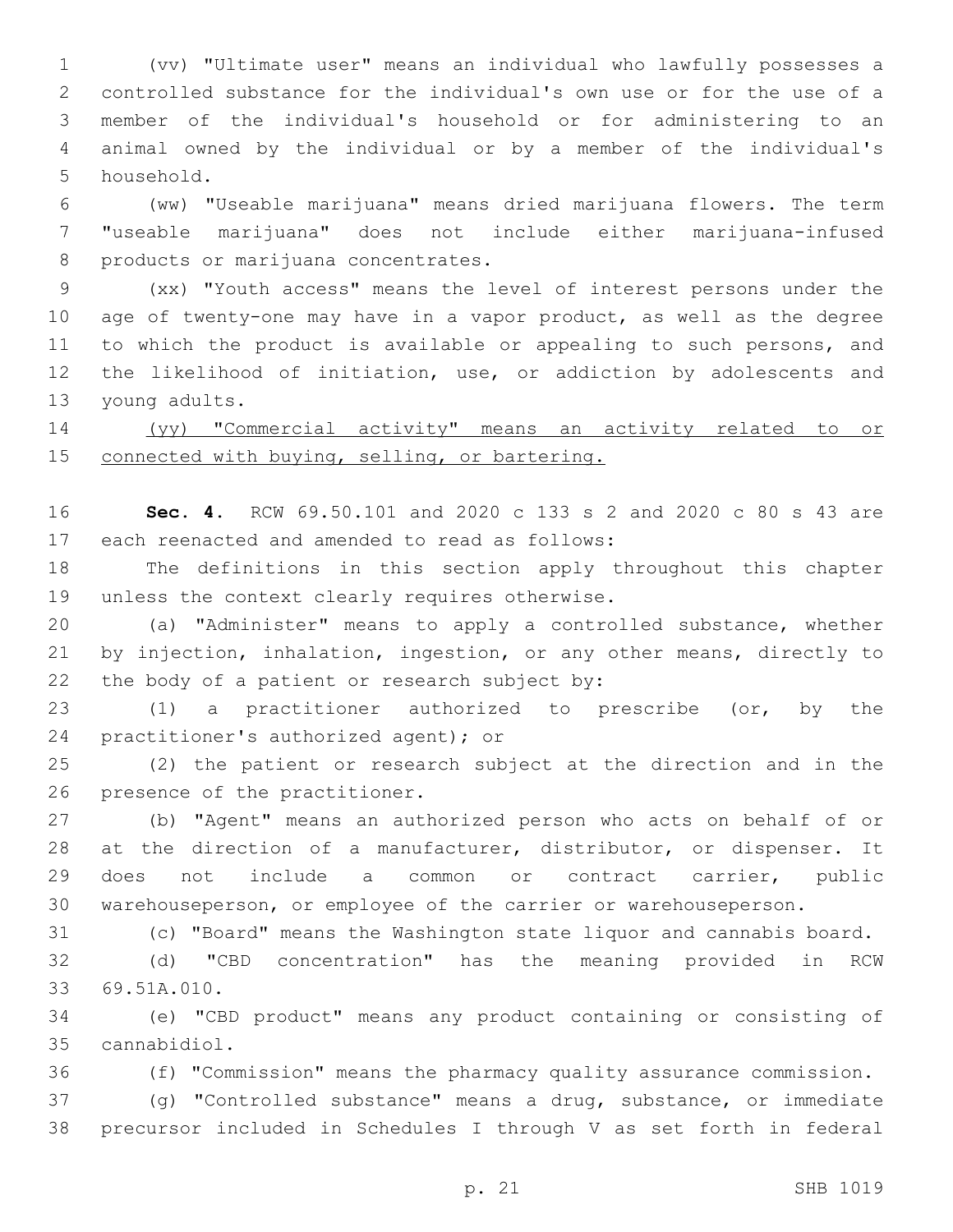or state laws, or federal or commission rules, but does not include hemp or industrial hemp as defined in RCW 15.140.020.

 (h)(1) "Controlled substance analog" means a substance the chemical structure of which is substantially similar to the chemical structure of a controlled substance in Schedule I or II and:

 (i) that has a stimulant, depressant, or hallucinogenic effect on the central nervous system substantially similar to the stimulant, depressant, or hallucinogenic effect on the central nervous system of a controlled substance included in Schedule I or II; or

 (ii) with respect to a particular individual, that the individual represents or intends to have a stimulant, depressant, or hallucinogenic effect on the central nervous system substantially similar to the stimulant, depressant, or hallucinogenic effect on the central nervous system of a controlled substance included in Schedule 15 I or II.

16 (2) The term does not include:

17 (i) a controlled substance;

 (ii) a substance for which there is an approved new drug 19 application;

 (iii) a substance with respect to which an exemption is in effect for investigational use by a particular person under Section 505 of the federal food, drug, and cosmetic act, 21 U.S.C. Sec. 355, or chapter 69.77 RCW to the extent conduct with respect to the substance 24 is pursuant to the exemption; or

 (iv) any substance to the extent not intended for human consumption before an exemption takes effect with respect to the 27 substance.

 (i) "Deliver" or "delivery" means the actual or constructive transfer from one person to another of a substance, whether or not 30 there is an agency relationship.

(j) "Department" means the department of health.

 (k) "Designated provider" has the meaning provided in RCW 69.51A.010.33

 (l) "Dispense" means the interpretation of a prescription or order for a controlled substance and, pursuant to that prescription or order, the proper selection, measuring, compounding, labeling, or packaging necessary to prepare that prescription or order for 38 delivery.

(m) "Dispenser" means a practitioner who dispenses.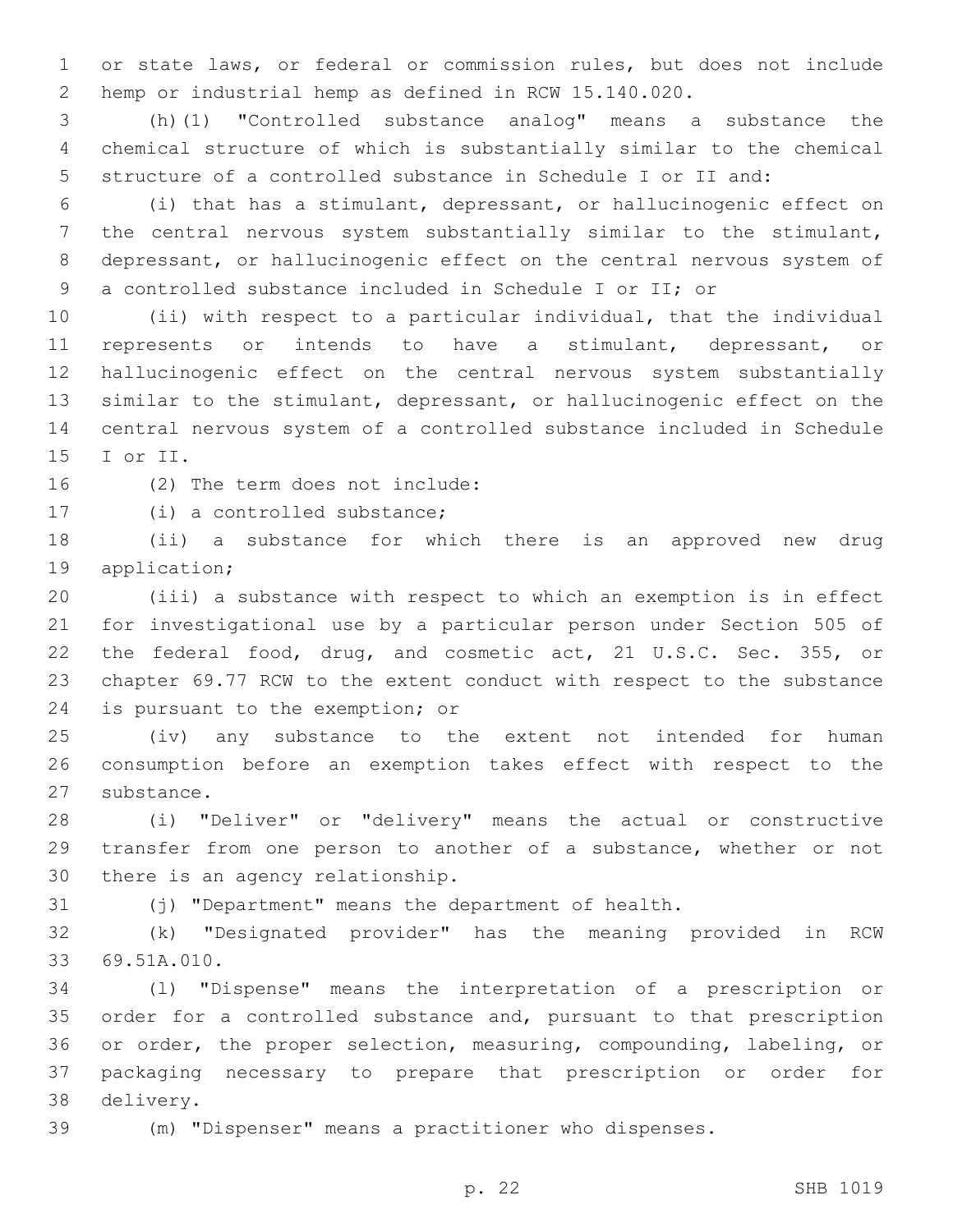(n) "Distribute" means to deliver other than by administering or 2 dispensing a controlled substance.

(o) "Distributor" means a person who distributes.

 (p) "Drug" means (1) a controlled substance recognized as a drug in the official United States pharmacopoeia/national formulary or the official homeopathic pharmacopoeia of the United States, or any supplement to them; (2) controlled substances intended for use in the diagnosis, cure, mitigation, treatment, or prevention of disease in individuals or animals; (3) controlled substances (other than food) intended to affect the structure or any function of the body of individuals or animals; and (4) controlled substances intended for use as a component of any article specified in (1), (2), or (3) of this subsection. The term does not include devices or their 14 components, parts, or accessories.

 (q) "Drug enforcement administration" means the drug enforcement administration in the United States Department of Justice, or its 17 successor agency.

 (r) "Electronic communication of prescription information" means the transmission of a prescription or refill authorization for a drug of a practitioner using computer systems. The term does not include a prescription or refill authorization verbally transmitted by telephone nor a facsimile manually signed by the practitioner.

 (s) "Immature plant or clone" means a plant or clone that has no flowers, is less than twelve inches in height, and is less than 25 twelve inches in diameter.

(t) "Immediate precursor" means a substance:26

 (1) that the commission has found to be and by rule designates as being the principal compound commonly used, or produced primarily for use, in the manufacture of a controlled substance;

 (2) that is an immediate chemical intermediary used or likely to be used in the manufacture of a controlled substance; and

 (3) the control of which is necessary to prevent, curtail, or limit the manufacture of the controlled substance.

 (u) "Isomer" means an optical isomer, but in subsection (gg)(5) of this section, RCW 69.50.204(a) (12) and (34), and 69.50.206(b)(4), the term includes any geometrical isomer; in RCW 69.50.204(a) (8) and (42), and 69.50.210(c) the term includes any positional isomer; and in RCW 69.50.204(a)(35), 69.50.204(c), and 69.50.208(a) the term 39 includes any positional or geometric isomer.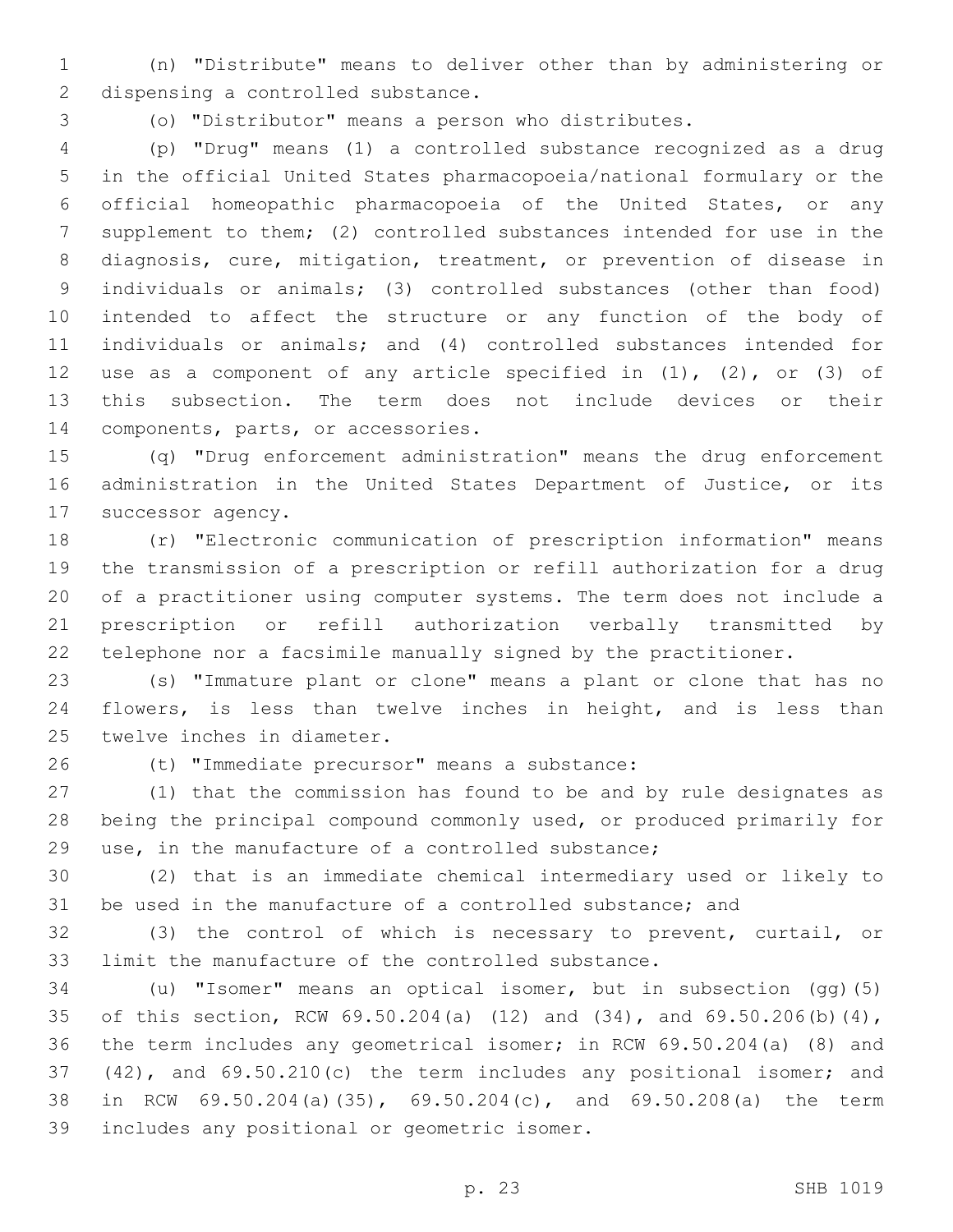(v) "Lot" means a definite quantity of marijuana, marijuana concentrates, useable marijuana, or marijuana-infused product identified by a lot number, every portion or package of which is uniform within recognized tolerances for the factors that appear in 5 the labeling.

 (w) "Lot number" must identify the licensee by business or trade name and Washington state unified business identifier number, and the date of harvest or processing for each lot of marijuana, marijuana concentrates, useable marijuana, or marijuana-infused product.

 (x) "Manufacture" means the production, preparation, propagation, compounding, conversion, or processing of a controlled substance, either directly or indirectly or by extraction from substances of natural origin, or independently by means of chemical synthesis, or by a combination of extraction and chemical synthesis, and includes any packaging or repackaging of the substance or labeling or relabeling of its container. The term does not include the preparation, compounding, packaging, repackaging, labeling, or 18 relabeling of a controlled substance:

 (1) by a practitioner as an incident to the practitioner's administering or dispensing of a controlled substance in the course 21 of the practitioner's professional practice; or

 (2) by a practitioner, or by the practitioner's authorized agent 23 under the practitioner's supervision, for the purpose of, or as an incident to, research, teaching, or chemical analysis and not for 25 sale.

 (y) "Marijuana" or "marihuana" means all parts of the plant *Cannabis*, whether growing or not, with a THC concentration greater 28 than 0.3 percent on a dry weight basis; the seeds thereof; the resin extracted from any part of the plant; and every compound, manufacture, salt, derivative, mixture, or preparation of the plant, 31 its seeds or resin. The term does not include:

 (1) The mature stalks of the plant, fiber produced from the stalks, oil or cake made from the seeds of the plant, any other compound, manufacture, salt, derivative, mixture, or preparation of the mature stalks (except the resin extracted therefrom), fiber, oil, or cake, or the sterilized seed of the plant which is incapable of 37 germination; or

 (2) Hemp or industrial hemp as defined in RCW 15.140.020, seeds used for licensed hemp production under chapter 15.140 RCW.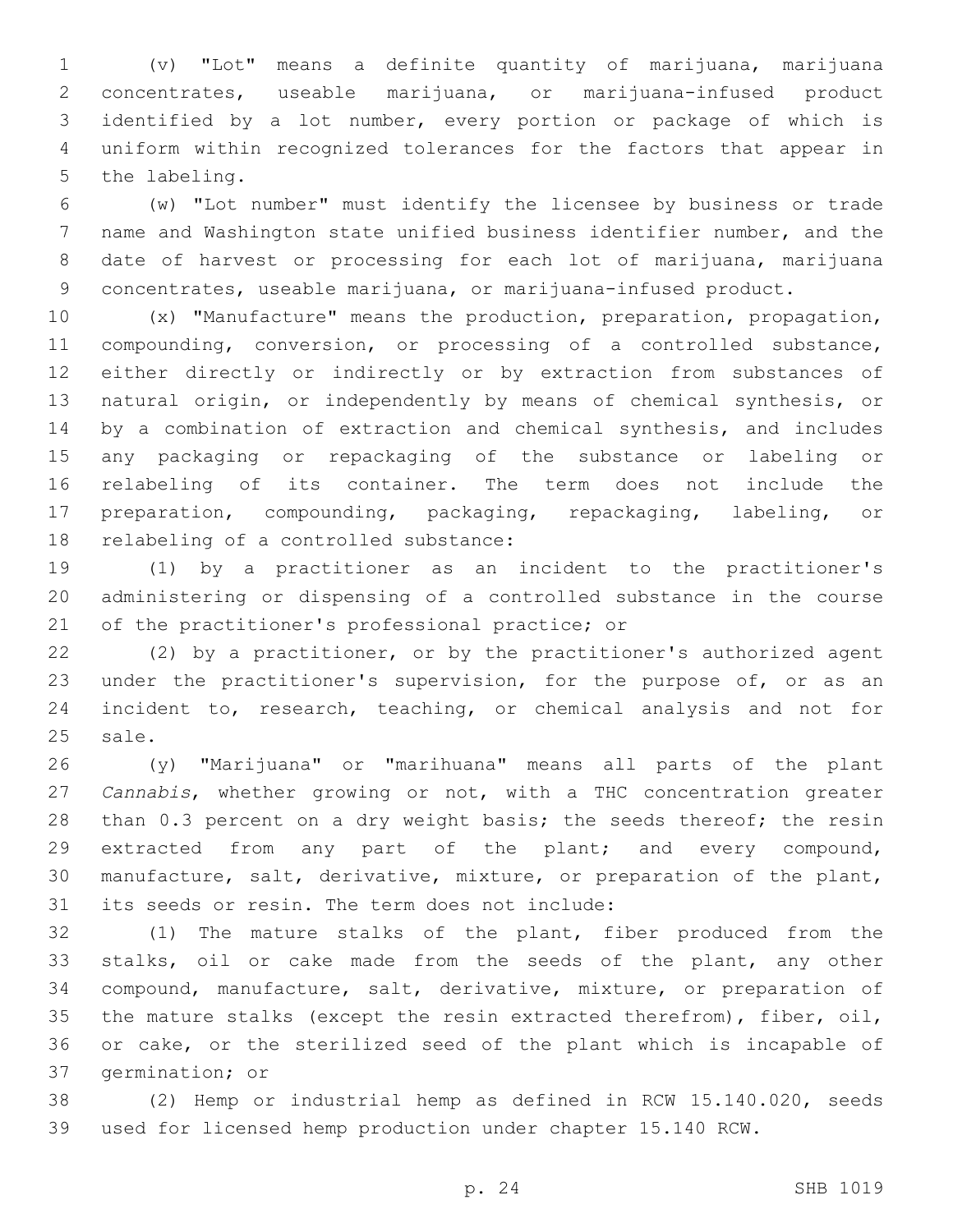(z) "Marijuana concentrates" means products consisting wholly or in part of the resin extracted from any part of the plant *Cannabis*  and having a THC concentration greater than ten percent.

 (aa) "Marijuana processor" means a person licensed by the board to process marijuana into marijuana concentrates, useable marijuana, and marijuana-infused products, package and label marijuana concentrates, useable marijuana, and marijuana-infused products for sale in retail outlets, and sell marijuana concentrates, useable marijuana, and marijuana-infused products at wholesale to marijuana 10 retailers.

 (bb) "Marijuana producer" means a person licensed by the board to produce and sell marijuana at wholesale to marijuana processors and 13 other marijuana producers.

 (cc) "Marijuana products" means useable marijuana, marijuana concentrates, and marijuana-infused products as defined in this 16 section.

 (dd) "Marijuana researcher" means a person licensed by the board to produce, process, and possess marijuana for the purposes of conducting research on marijuana and marijuana-derived drug products.

 (ee) "Marijuana retailer" means a person licensed by the board to sell marijuana concentrates, useable marijuana, and marijuana-infused 22 products in a retail outlet.

 (ff) "Marijuana-infused products" means products that contain marijuana or marijuana extracts, are intended for human use, are derived from marijuana as defined in subsection (y) of this section, and have a THC concentration no greater than ten percent. The term "marijuana-infused products" does not include either useable 28 marijuana or marijuana concentrates.

 (gg) "Narcotic drug" means any of the following, whether produced directly or indirectly by extraction from substances of vegetable origin, or independently by means of chemical synthesis, or by a 32 combination of extraction and chemical synthesis:

 (1) Opium, opium derivative, and any derivative of opium or opium derivative, including their salts, isomers, and salts of isomers, whenever the existence of the salts, isomers, and salts of isomers is possible within the specific chemical designation. The term does not 37 include the isoquinoline alkaloids of opium.

 (2) Synthetic opiate and any derivative of synthetic opiate, including their isomers, esters, ethers, salts, and salts of isomers, 40 esters, and ethers, whenever the existence of the isomers, esters,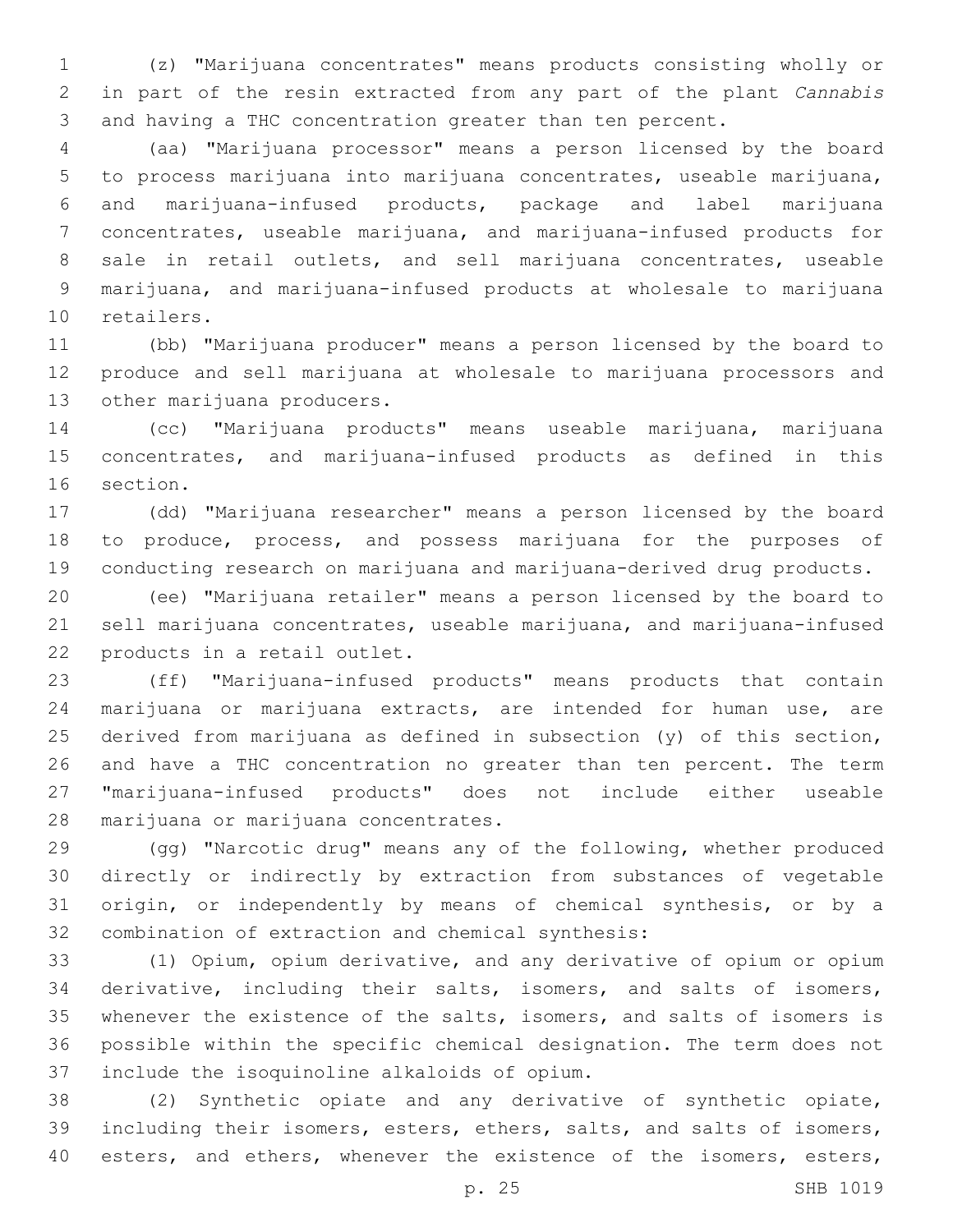ethers, and salts is possible within the specific chemical 2 designation.

(3) Poppy straw and concentrate of poppy straw.

 (4) Coca leaves, except coca leaves and extracts of coca leaves from which cocaine, ecgonine, and derivatives or ecgonine or their 6 salts have been removed.

(5) Cocaine, or any salt, isomer, or salt of isomer thereof.

8 (6) Cocaine base.

 (7) Ecgonine, or any derivative, salt, isomer, or salt of isomer 10 thereof.

 (8) Any compound, mixture, or preparation containing any quantity of any substance referred to in (1) through (7) of this subsection.

 (hh) "Opiate" means any substance having an addiction-forming or addiction-sustaining liability similar to morphine or being capable of conversion into a drug having addiction-forming or addiction- sustaining liability. The term includes opium, substances derived from opium (opium derivatives), and synthetic opiates. The term does not include, unless specifically designated as controlled under RCW 69.50.201, the dextrorotatory isomer of 3-methoxy-n-methylmorphinan and its salts (dextromethorphan). The term includes the racemic and 21 levorotatory forms of dextromethorphan.

 (ii) "Opium poppy" means the plant of the species Papaver 23 somniferum L., except its seeds.

 (jj) "Person" means individual, corporation, business trust, estate, trust, partnership, association, joint venture, government, governmental subdivision or agency, or any other legal or commercial 27 entity.

(kk) "Plant" has the meaning provided in RCW 69.51A.010.

 (ll) "Poppy straw" means all parts, except the seeds, of the 30 opium poppy, after mowing.

31 (mm) "Practitioner" means:

 (1) A physician under chapter 18.71 RCW; a physician assistant under chapter 18.71A RCW; an osteopathic physician and surgeon under chapter 18.57 RCW; an optometrist licensed under chapter 18.53 RCW who is certified by the optometry board under RCW 18.53.010 subject to any limitations in RCW 18.53.010; a dentist under chapter 18.32 RCW; a podiatric physician and surgeon under chapter 18.22 RCW; a veterinarian under chapter 18.92 RCW; a registered nurse, advanced registered nurse practitioner, or licensed practical nurse under chapter 18.79 RCW; a naturopathic physician under chapter 18.36A RCW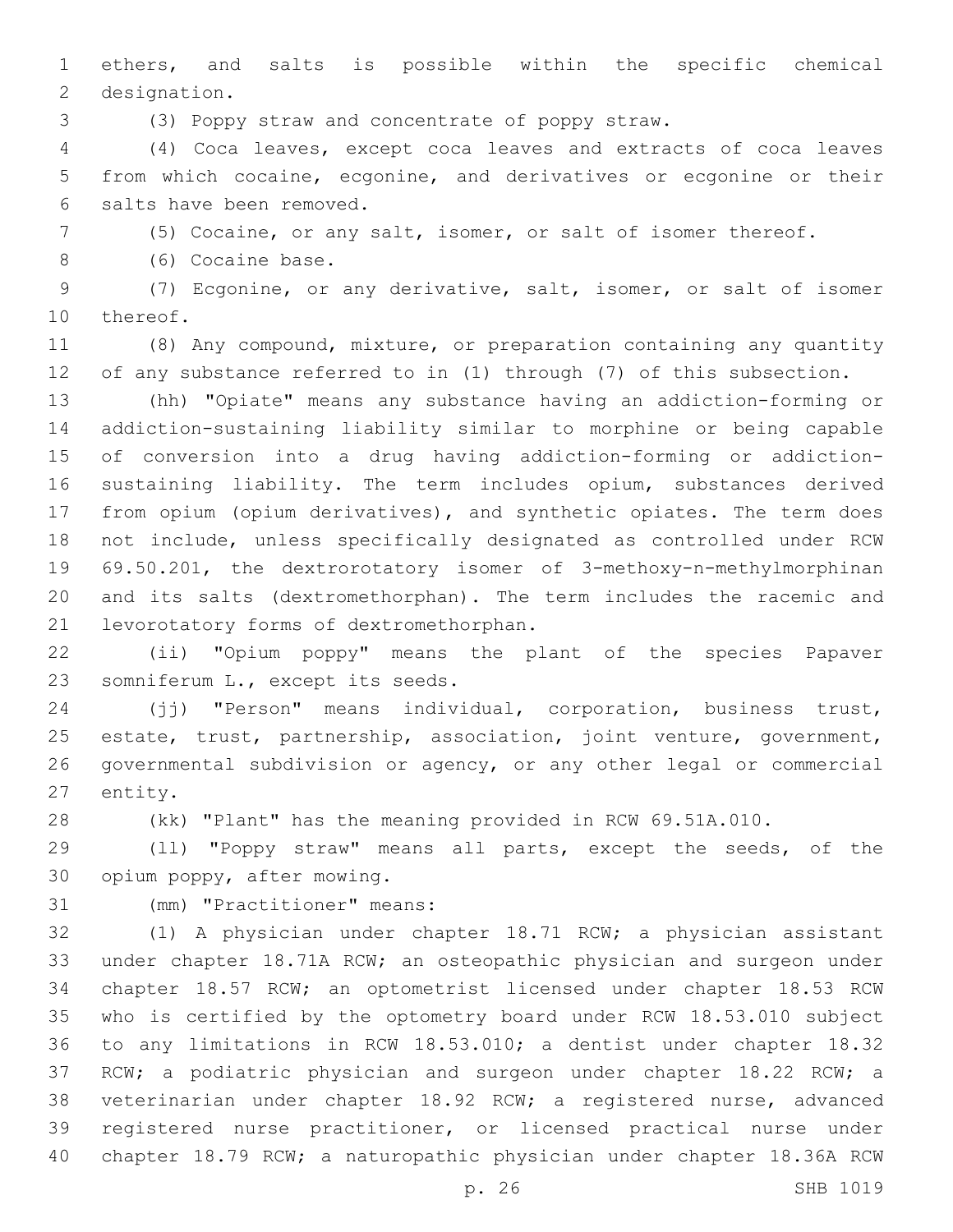who is licensed under RCW 18.36A.030 subject to any limitations in RCW 18.36A.040; a pharmacist under chapter 18.64 RCW or a scientific investigator under this chapter, licensed, registered or otherwise permitted insofar as is consistent with those licensing laws to distribute, dispense, conduct research with respect to or administer a controlled substance in the course of their professional practice 7 or research in this state.

 (2) A pharmacy, hospital or other institution licensed, registered, or otherwise permitted to distribute, dispense, conduct research with respect to or to administer a controlled substance in the course of professional practice or research in this state.

 (3) A physician licensed to practice medicine and surgery, a physician licensed to practice osteopathic medicine and surgery, a dentist licensed to practice dentistry, a podiatric physician and surgeon licensed to practice podiatric medicine and surgery, a licensed physician assistant or a licensed osteopathic physician assistant specifically approved to prescribe controlled substances by his or her state's medical commission or equivalent and his or her supervising physician, an advanced registered nurse practitioner licensed to prescribe controlled substances, or a veterinarian licensed to practice veterinary medicine in any state of the United 22 States.

 (nn) "Prescription" means an order for controlled substances issued by a practitioner duly authorized by law or rule in the state of Washington to prescribe controlled substances within the scope of his or her professional practice for a legitimate medical purpose.

 (oo) "Production" includes the manufacturing, planting, cultivating, growing, or harvesting of a controlled substance.

 (pp) "Qualifying patient" has the meaning provided in RCW 69.51A.010.30

 (qq) "Recognition card" has the meaning provided in RCW 32 69.51A.010.

 (rr) "Retail outlet" means a location licensed by the board for the retail sale of marijuana concentrates, useable marijuana, and 35 marijuana-infused products.

 (ss) "Secretary" means the secretary of health or the secretary's 37 designee.

 (tt) "State," unless the context otherwise requires, means a state of the United States, the District of Columbia, the